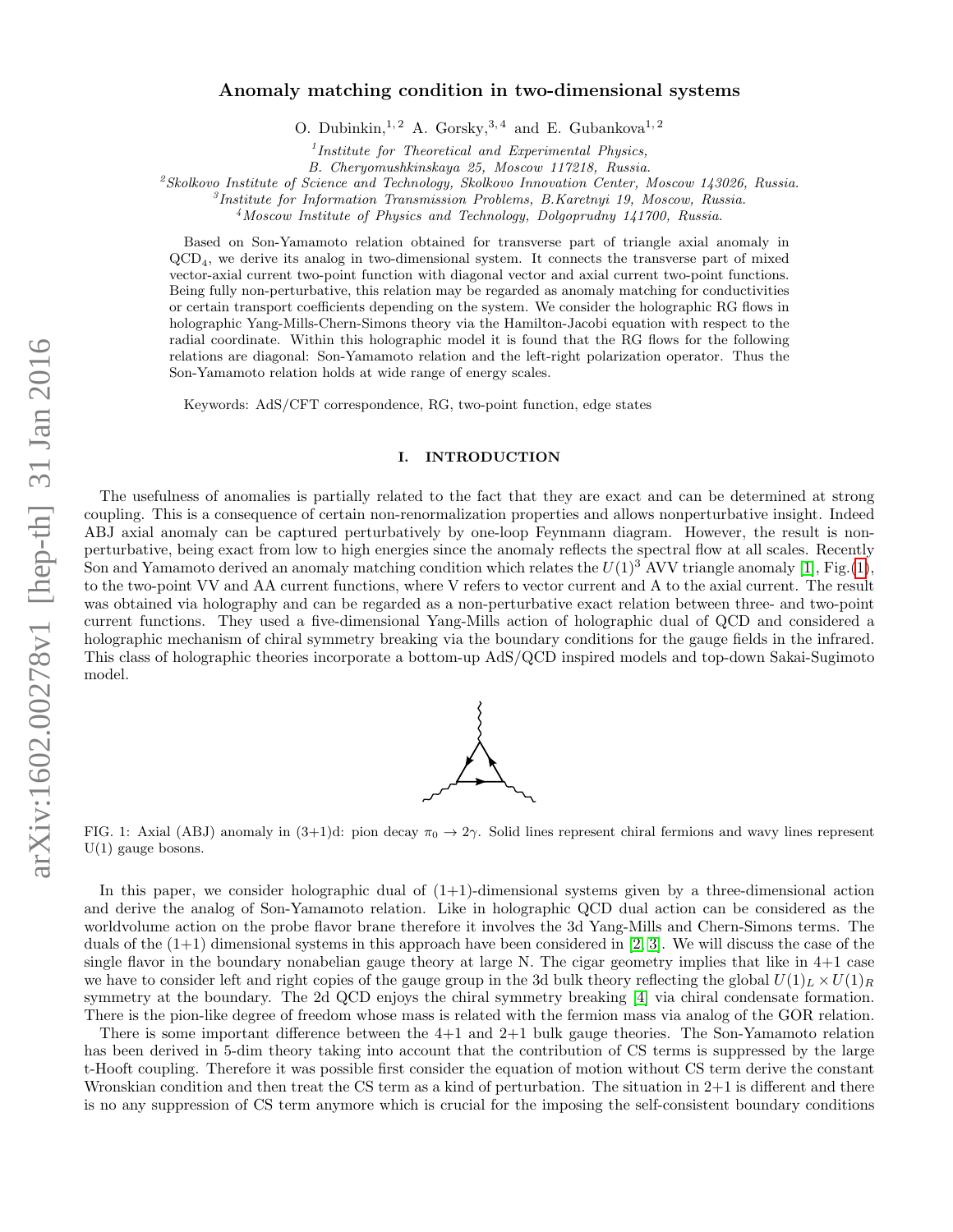[\[2\]](#page-20-1). Therefore we have to consider the equation of motion including the CS terms which have the opposite signs for the left and right fields. Therefore there is no naive constant Wronskian condition and therefore naive 1+1 analog of Son-Yamamoto relation. However the numerical analysis of the equations of motion demonstrates that the Wronskian exhibits a platoe in the very wide interval of the radial holographic coordinate and the transition to the platoe is very sharp. One could also have in mind the formal regime when YM terms dominate. Therefore we can explore the constant Wronskian condition with some reservations in 2+1 case as well.

It was shown in [\[1\]](#page-20-0) that the SY relation is consistent with Vainshtein relation [\[5\]](#page-20-4) for the magnetic susceptibility of the quark condensate in QCD introduced in [\[6\]](#page-20-5). To some extend it can be considered as a way of its derivation. However, in two dimensions the OPE for vector-axial correlator trivially reduces the four-fermion operator to the square of the chiral condensate due to the 2D chiral algebra. As a result we obtain from the Son-Yamamoto relation an estimate for the pion decay constant. We note that it is derived in the region when the application of the low-energy theory is questionable. Hence this result should be taken with some reservation and deserves the additional study.

An additional question concerns RG flow of our holographic model. This question is related to renormalization and regularization of effective theories in holography, that was solved along two avenues. First is the method of standard holographic renormalization that involves the cancellation of all cut-off related divergences from the gravity on-shell action by adding the counterterms on the cut-off boundary surface and the subsequent removal of cut-off [\[7\]](#page-20-6). Holographic renormalization has been used in calculation of two-point functions in deformed CFT [\[7\]](#page-20-6). In parallel development, the Hamilton-Jacobi equation was advocated to use for renormalization in order to separate terms in the bulk on-shell action, which can be written as local functions of boundary data. The remaining non-local expression was identified, according to the AdS/CFT prescription, with the generating functional of a boundary field theory [\[8,](#page-21-0) [9\]](#page-21-1). In Hamilton-Jacobi equation the bulk radial coordinate is treated as the time variable, which is consistent with holographic identification of radial coordinate with RG energy scale. The second approach provides correct results for anomalies and gives a simple description of RF flow in deformed CFT's [\[10\]](#page-21-2). We apply Hamilton-Jacobi equation in the bulk theory to the Yang-Mills-Chern-Simons holographic action similar to [\[11\]](#page-21-3) and demonstrate that SY relation is diagonal with respect to holographic RG flow.



FIG. 2: Parity violating anomaly in  $(1+1)d$ : mass generation  $m\bar{\psi}\psi$ . Solid lines represent chiral fermions and wavy lines represent  $U(1)$  gauge bosons.

The paper is organized as follows. We derive the two-dimensional Son-Yamamoto relation in the Section 2. In Section 3 we check the Son-Yamamoto relation in the small and large  $Q^2$  limits, and obtain an estimate for the pion decay constant. In Section 4 we demonstrate using the Hamilton-Jacobi equations in the bulk theory that Son-Yamamoto relation is diagonal under the RG flows. Section 5 is devoted to the comparison of our results for the  $1 + 1$ -dimensional Son-Yamamoto relation with the one obtained in the  $3 + 1$ -dimensional QCD. The results are summarized in Conclusion and technical details are collected in Appendixes A and B.

### <span id="page-1-1"></span>II. MODEL AND SON-YAMAMOTO RELATION

We consider chiral dynamics in two dimensions. Chiral symmetry is  $U(1)_L \times U(1)_R$ , that corresponds to the conserved left- and right-handed currents. According to AdS/CFT duality, there are left  $A_L$  and right-handed  $A_R$ gauge fields in a three-dimensional dual model. The 3D dual action involves three-dimensional Maxwell theory and the topological Chern-Simons term

<span id="page-1-0"></span>
$$
S = S_M + S_{CS} = S_M(A_L) + S_M(A_R) + S_{CS}(A_L) - S_{SC}(A_R)
$$
\n(1)

where  $S_M$  and  $S_{CS}$  are defined as

$$
S_M(\mathcal{A}) = \int d^2x dz \left( f(z) \mathcal{F}_{z\mu}^2 - \frac{1}{2g(z)} \mathcal{F}_{\mu\nu}^2 \right)
$$
 (2)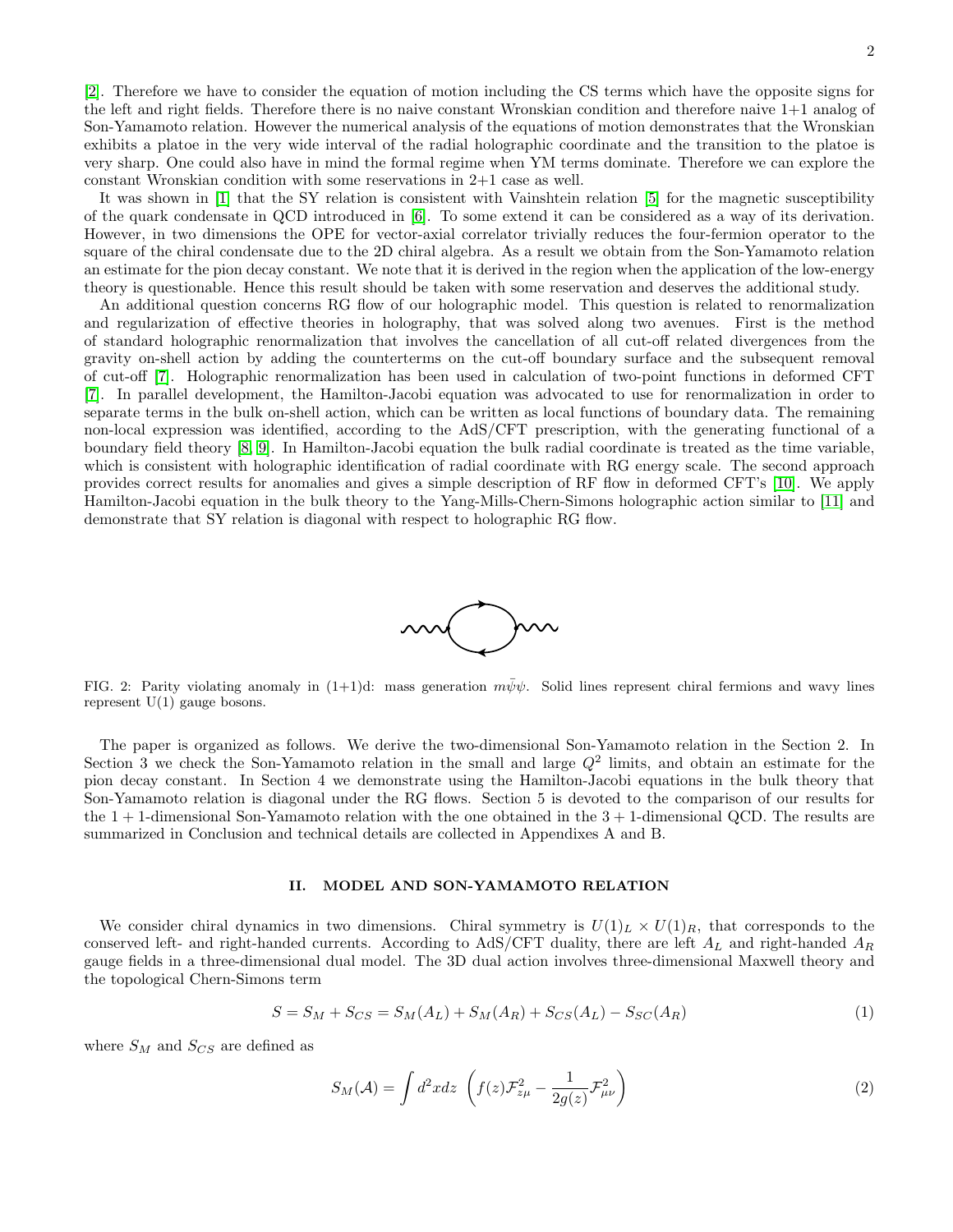and [\[2,](#page-20-1) [12\]](#page-21-4)

$$
S_{CS}(\mathcal{A}) = \kappa \int d^2x dz \, (\mathcal{A} * \mathcal{F}) \tag{3}
$$

with [\[2,](#page-20-1) [12\]](#page-21-4)

<span id="page-2-3"></span>
$$
\kappa = \frac{N_c}{4\pi},\tag{4}
$$

and the dual field strength is  $*\mathcal{F}_{\mu} = \frac{1}{2} \varepsilon_{\mu\nu\lambda} \mathcal{F}^{\nu\lambda}$ .

The IR brane is located at  $z = 0$  and the UV boundary of the asymptotic AdS<sub>3</sub> space is located at  $z = z_0$ . It is convenient to use vector  $V$  and axial  $A$  gauge fields

<span id="page-2-0"></span>
$$
A_L = V + A, \quad A_R = V - A \tag{5}
$$

which obey Neumann and Dirichlet boundary conditions in the IR, respectively,

<span id="page-2-4"></span>
$$
IR: \partial_z V_\mu(z=0) = 0, \quad A_\mu(z=0) = 0 \tag{6}
$$

and  $V(-z) = V(z)$  is parity even,  $A(-z) = -A(z)$  is parity odd. Making use of the decomposition eq.[\(5\)](#page-2-0), the Maxwell and Chern-Simons terms in the action eq.[\(1\)](#page-1-0), are given by

<span id="page-2-5"></span>
$$
S_M = \int d^2x dz \left( f(z)^2 (F_{Vz\mu}^2 + F_{Az\mu}^2) - \frac{1}{2g(z)^2} (F_{V\mu\nu}^2 + F_{A\mu\nu}^2) \right) \tag{7}
$$

$$
S_{CS} = 2\kappa \int d^2x dz \left( V_\mu * F_{A\mu} + A_\mu * F_{V\mu} \right) \tag{8}
$$

We will work in the radial gauge:  $V_z = A_z = 0$  and assume there is a translation invariance along the boundary "UV"-brane, and perform the Fourier transform for gauge fields:

$$
V_{\mu}(x,z) = \int \frac{d^2q}{(2\pi)^2} e^{-iqx} V(q,z)
$$
\n(9)

and the same for the axial field  $A_\mu$ . Substituting these expressions into the action, we can write down the holographic Maxwell and Chern-Simons terms in 3D explicitly

$$
S_M = \int \frac{d^2q}{(2\pi)^2} dz \left( f(z)^2 ((\partial_z V_\mu)^2 + (\partial_z A_\mu)^2) - \frac{1}{2g(z)^2} (F_{V\mu\nu}^2 + F_{A\mu\nu}^2) \right), \tag{10}
$$

<span id="page-2-2"></span>
$$
S_{CS} = 2\kappa \int \frac{d^2q}{(2\pi)^2} dz \ \varepsilon^{\mu\nu} \left( \partial_z A_\mu V_\nu + \partial_z V_\mu A_\nu \right), \tag{11}
$$

where we used the convention [\[13\]](#page-21-5)  $\varepsilon^{z\mu\nu} \equiv \varepsilon^{\mu\nu}$ . Here  $\varepsilon_{\mu\nu} = -\varepsilon_{\nu\mu}$  is the two-dimensional anti-symmetric symbol,  $\varepsilon_{01} = 1 = -\varepsilon^{01}$  which obeys

$$
\varepsilon^{\mu\lambda}\varepsilon_{\nu\rho} = -\delta^{\mu}_{\nu}\delta^{\lambda}_{\rho} + \delta^{\mu}_{\rho}\delta^{\lambda}_{\nu}, \quad \varepsilon^{\mu\nu}\varepsilon_{\nu\rho} = \delta^{\mu}_{\rho}.
$$
\n(12)

Following Son and Yamamoto [\[1\]](#page-20-0) we are interested in the transversal part of the correlators. Further for short we will omit perpendicular projectors  $P^{\perp}_{\mu\nu} = \eta_{\mu\nu} - \frac{q_{\mu}q_{\nu}}{q^2}$  in the expressions for gauge fields V and A. However, it can be easily reinstated in the resulting formulas by substitute  $\delta_{\mu\nu} \to P^{\perp}_{\mu\nu}$ . We perform the following field decomposition:

$$
V_{\mu}(q) = V(q, z)V_{0\mu}(q), \quad A_{\mu}(q) = A(q, z)A_{0\mu}, \tag{13}
$$

where  $V_{0\mu}$ ,  $A_{0\mu}$  are the sources of the corresponding boundary currents. We require the Dirichlet boundary conditions in the UV

<span id="page-2-1"></span>
$$
UV: V(q, z)|^{z=z_0} = 1, A(q, z)|^{z=z_0} = 1,
$$
\n(14)

therefore sources coincide with the bulk gauge fields at the boundary. According to the AdS/CFT prescription to obtain correlation functions for currents, we need to vary the action evaluated on the classical solutions with respect to the corresponding sources of the currents,  $V_{0\mu}$  and  $A_{0\mu}$ .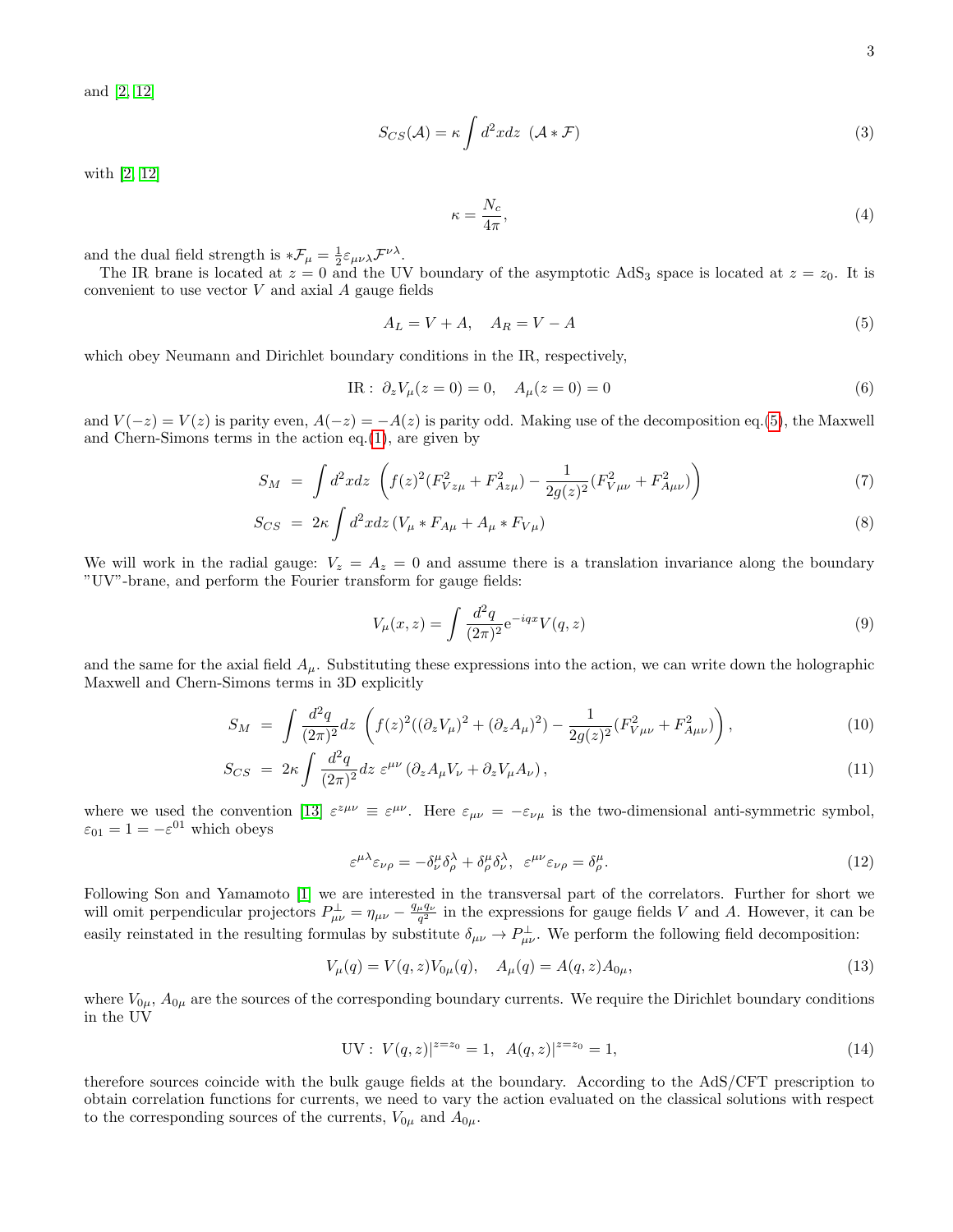Next let us remind of the observation made by Son and Yamamoto, that made possible to derive the relation between three- and two-point functions [\[1\]](#page-20-0). In our case we will obtain the relation between diagonal and mixed two-point functions. The linearized equation of motion in the pure Maxwell theory is

$$
\partial_z \left( f^2 \partial_z V \right) - \partial_\mu \left( \frac{1}{g^2} \partial_\mu V \right) = 0, \tag{15}
$$

which due to the translation invariance along the boundary direction is

$$
\partial_z \left( f^2(z) \partial_z V(q, z) \right) + \frac{q^2}{g^2(z)} V(q, z) = 0. \tag{16}
$$

Here we did not take into account the Chern-Simons term. The same equation of motion is satisfied by the axial gauge field, i.e. we have

$$
V'' + \frac{\partial f^2}{f^2}V' + \frac{q^2}{g^2}V = 0
$$
\n(17)

<span id="page-3-1"></span>
$$
A'' + \frac{\partial f^2}{f^2}A' + \frac{q^2}{g^2}A = 0
$$
\n(18)

Since V and A are linearly independent solutions of the same equation, we have  $[1]$ 

$$
V(q, z)\partial A(q, z) - A(q, z)\partial V(q, z) = W(q)e^{-\int \partial f^2/f^2}
$$
\n(19)

which can be written as

<span id="page-3-0"></span>
$$
f^{2}(z)\big(V(q,z)\partial_{z}A(q,z) - A(q,z)\partial_{z}V(q,z)\big) = W(q)
$$
\n(20)

where  $W(q)$  is z-independent Wronskian. The independence on z of the combination in eq.[\(20\)](#page-3-0) is crucial to obtain Son-Yamamoto relation and it is responsible for the unique properties of the RG equations for the diagonal and mixed correlators. Relation for Wronskian eq.[\(20\)](#page-3-0) is obtained in the pure Maxwell theory.

In Appendix B we include the Chern-Simons term and regulate the Maxwell-Chern-Simons theory using dimensional regularization. We show numerically that the logarithmic divergences characteristic of the  $(1 + 1)$  dimensional boundary theory [\[2\]](#page-20-1) are regularized: solutions for the gauge fields  $V(Q, z)$  and  $A(Q, z)$  converge in the UV. It justifies the use of the finite boundary conditions in eq.[\(14\)](#page-2-1). Furthermore, Wronskian for the regulated Maxwell-Chern-Simons theory has a platou starting from some radial coordinate  $z > z_p$ . Therefore it is legitimate to take z-independent Wronskian for large  $Q^2$  or when the coefficient in front of the Chern-Simons term is small.

#### Diagonal correlators

Now we are ready to obtain two-point diagonal correlators for the vector  $\langle V_{\mu}V_{\nu} \rangle$  and axial  $\langle A_{\mu}A_{\nu} \rangle$  fields in  $(1 + 1)$ dimensions. Varying the action twice with respect to the boundary value  $V_{0\mu}$ , we obtain the vector current two-point correlator

$$
\langle j_{\mu}(q) j_{\nu}(-q) \rangle = \int d^2 x \ e^{iqx} \langle j_{\mu}(x) j_{\nu}(0) \rangle \tag{21}
$$

<span id="page-3-3"></span>
$$
\frac{\delta^2 S_{YM}}{\delta V_{0\mu}(q)\delta V_{0\nu}(-q)} = \langle j_{\mu}(q)j_{\nu}(-q) \rangle \tag{22}
$$

where the Yang-Mills action is given by eq.[\(10\)](#page-2-2). Intregrating the first term of eq.(10) by parts we obtain

<span id="page-3-2"></span>
$$
S_{YM} = 2 \int \frac{d^2q}{(2\pi)^2} f^2(z) \mathcal{A}_{\mu}(q,z) \partial_z \mathcal{A}^{\mu}(q,z) \Big|_0^{z=z_0}
$$
\n(23)

where  $A$  stands either for  $V$  or  $A$ ; and the action is evaluated at the solutions eq.[\(18\)](#page-3-1). Varying eq.[\(23\)](#page-3-2) twice with respect to the boundary values  $V_0$  eq.[\(22\)](#page-3-3)

$$
\langle j_{\mu} j_{\nu} \rangle = 2f^2(z)V(q, z)V'(q, z)\big|^{z=z_0} \delta_{\mu\nu}
$$
\n(24)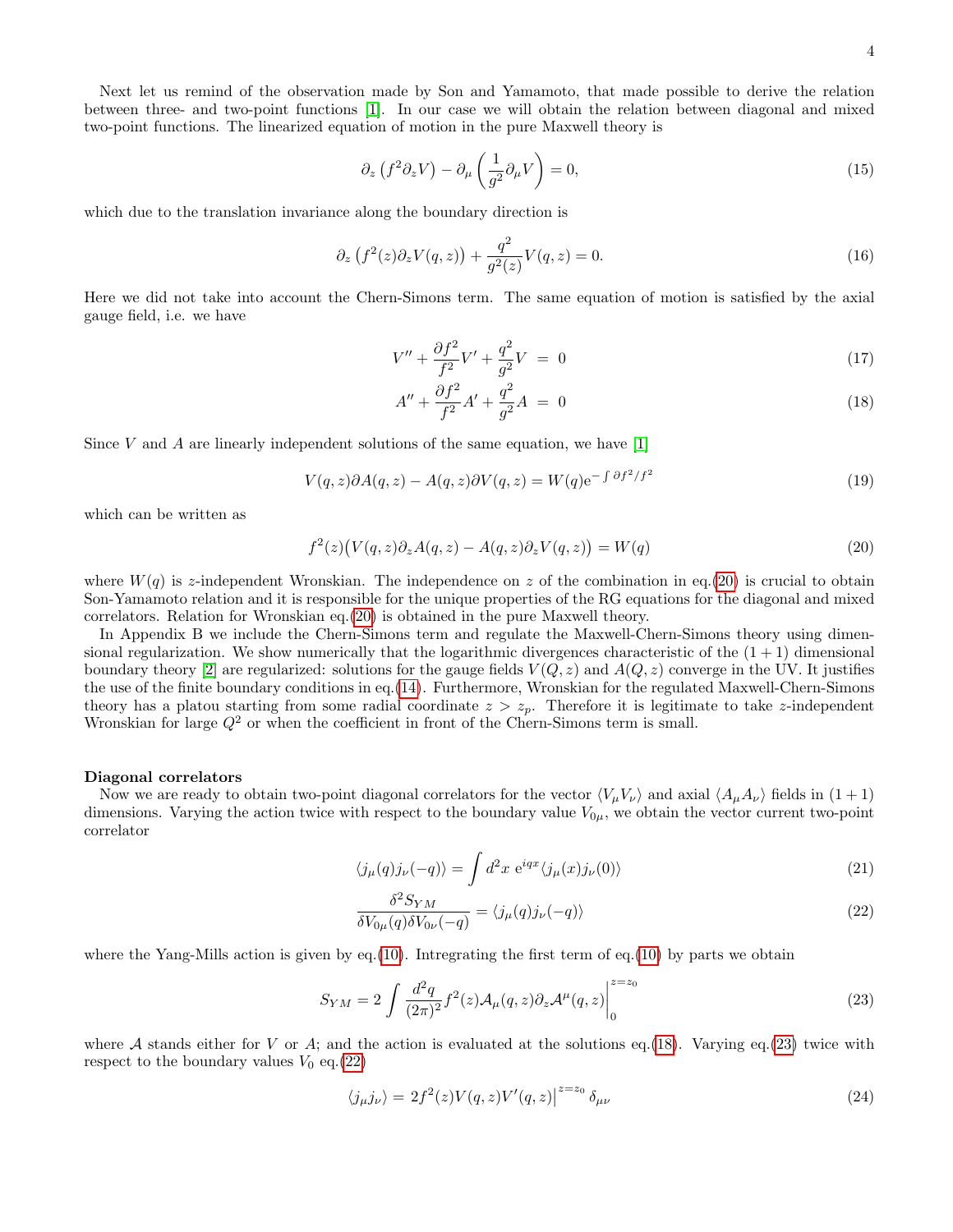where we introduced the notation  $V' = \partial_z V$ . Substituting the boundary conditions eq.[\(14\)](#page-2-1), we obtain for the two-point correlation functions

$$
\langle j_{\mu} j_{\nu} \rangle = 2f^2 V'|^{z=z_0} \delta_{\mu\nu} \equiv \Pi_V(q) \delta_{\mu\nu}, \tag{25}
$$

<span id="page-4-5"></span>
$$
\langle j_{\mu}^5 j_{\nu}^5 \rangle = 2f^2 A'|^{z=z_0} \delta_{\mu\nu} \equiv \Pi_A(q) \delta_{\mu\nu},\tag{26}
$$

where we introduced (dimensionless) polarization operators  $\Pi_V$  and  $\Pi_A$ . Therefore the polarization operators are given by

<span id="page-4-0"></span>
$$
\Pi_V = 2f^2V'|^{z=z_0}, \ \Pi_A = 2f^2A'|^{z=z_0}.
$$
\n(27)

Eq.[\(27\)](#page-4-0) represents the known expression for a diagonal conductivity obtained from Kubo formula. From eq.[\(23\)](#page-3-2), the diagonal current-current correlator is given by

$$
\langle j_i j_j \rangle = 2f^2 \frac{\partial_z \mathcal{A}_i}{\mathcal{A}_i} \bigg|_{\mathcal{I}}^{z=z_0} \delta_{ij} \tag{28}
$$

where via Kubo formula the relation to the conductivity  $\sigma_{ij}$  is  $\langle j_i j_j \rangle = \sigma_{ij}$ .

Using the expression for the Wronskian eq.[\(20\)](#page-3-0) and the boundary conditions eq.[\(14\)](#page-2-1), we obtain the following relation

<span id="page-4-1"></span>
$$
f^{2}(VA' - AV') = \frac{1}{2}(\Pi_{A} - \Pi_{V}) = W(q),
$$
\n(29)

which we use further. Since combination in eq.[\(20\)](#page-3-0) does not depend on z, it can be estimated at any point, for example at  $z = z_0$  where the polarization operators are defined by eq.[\(27\)](#page-4-0). Wronskian equation [\(29\)](#page-4-1) is the crucial formula to establish a relation between diagonal and mixed current correlators.

#### Mixed correlator

Now our aim is to obtain mixed correlator for axial and vector fields  $\langle V_\mu A_\nu \rangle$ . Easy to see that the only contribution to this correlator function is coming from Chern-Simons term eq.[\(11\)](#page-2-2). After fourier transformation Chern-Simons term [\(11\)](#page-2-2) can be rewritten as

<span id="page-4-3"></span>
$$
S_{CS} = 2\kappa \int \frac{d^2q}{(2\pi)^2} dz \varepsilon^{\rho\sigma} \left(\partial_z A_\rho(-q) V_\sigma(q) - \partial_z V_\sigma(q) A_\rho(-q)\right). \tag{30}
$$

As in [\[1,](#page-20-0) [15\]](#page-21-6), we can add the surface term to the action,

<span id="page-4-4"></span>
$$
\delta S_{CS} = -2\kappa \int \frac{d^2q}{(2\pi)^2} dz \varepsilon^{\rho\sigma} \partial_z \left( A_\rho(-q) V_\sigma(q) \right) \tag{31}
$$

that is equivalent to the gauge transformation done in [\[1\]](#page-20-0). The Chern-Simons term becomes  $S_{CS} + \delta S_{CS} \rightarrow S_{CS}$ ,

$$
S_{CS} = -4\kappa \int \frac{d^2q}{(2\pi)^2} dz \varepsilon^{\rho\sigma} A_{\rho}(-q) \partial_z V_{\sigma}(q)
$$
\n(32)

Varying twice the (new) Chern-Simons term with respect to the boundary fields

$$
\frac{\delta^2 S_{CS}}{\delta V_{0\mu} \delta A_{0\nu}} = \langle j_{\mu} j_{\nu}^5 \rangle \tag{33}
$$

we obtain

<span id="page-4-2"></span>
$$
\frac{\delta^2 S_{CS}}{\delta V_{0\mu}\delta A_{0\nu}} = \langle j_{\mu}j_{\nu}^5 \rangle = -2\kappa \varepsilon^{\nu\mu} \left[ AV \right]^{z_0} + 2\kappa \varepsilon^{\nu\mu} \int^{z_0} dz (A'V - V'A) \equiv \frac{1}{2\pi} \varepsilon^{\mu\nu} w_T(q), \tag{34}
$$

where we introduced a (dimensional) transversal part of the vector-axial current correlator  $w_T$ . Therefore we have

$$
w_T = 4\pi\kappa - 4\pi\kappa \int^{z_0} dz (A'V - V'A). \tag{35}
$$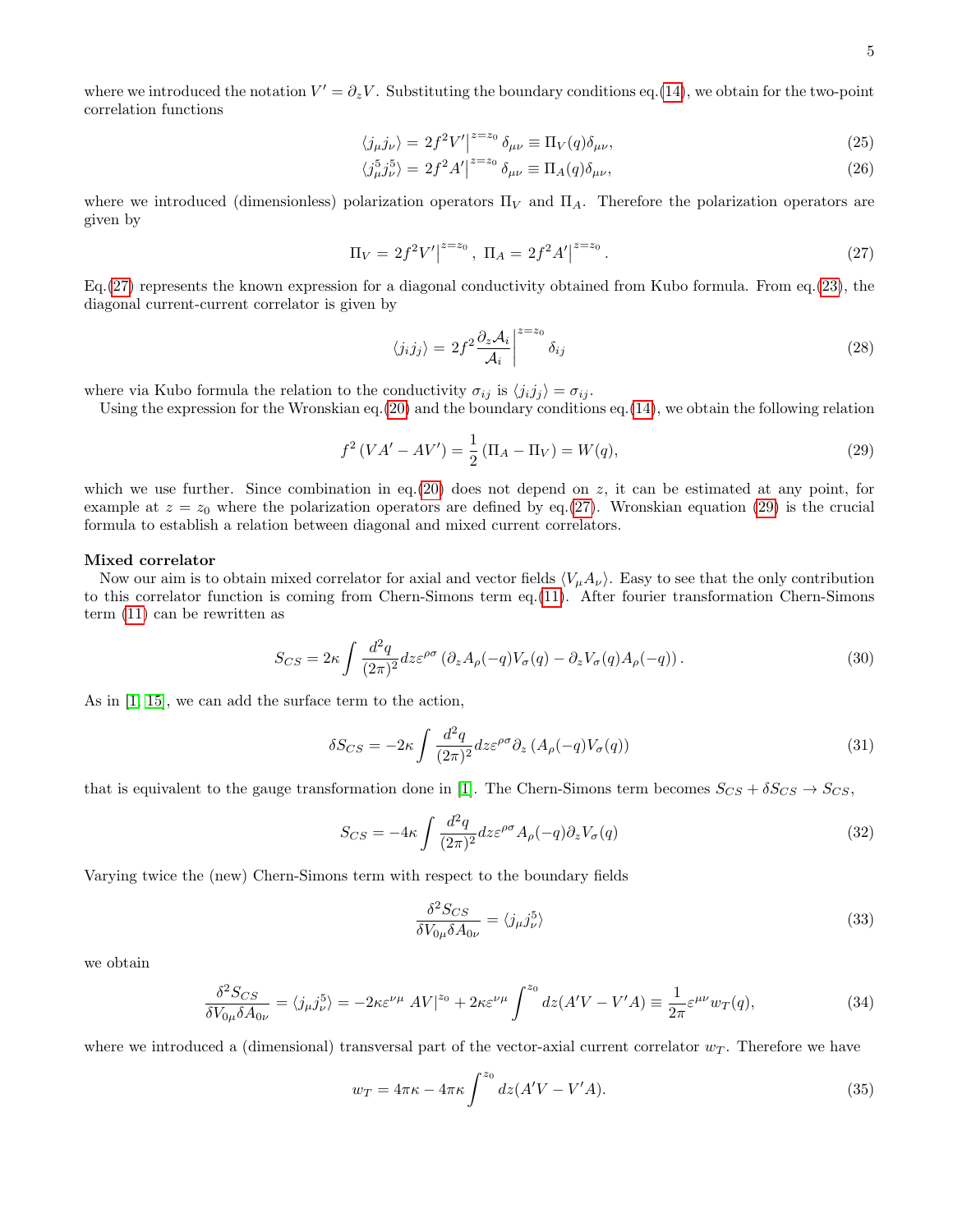From eq.[\(29\)](#page-4-1) it can be written as

<span id="page-5-0"></span>
$$
w_T(Q^2) = 4\pi\kappa - 4\pi\kappa \int_0^{z_0} \frac{dz}{2f^2(z)} (\Pi_A(Q^2) - \Pi_V(Q^2)),\tag{36}
$$

where we used and  $Q^2 = -q^2$ . In the context of the QCD<sub>2</sub>,  $4\pi\kappa = N_c$  eq.[\(4\)](#page-2-3). Relation between the mixed and diagonal correlators eq.  $(36)$  is the  $(1 + 1)$ -dimensional analog of the Son-Yamamoto relation, which was originally obtained for the QCD in  $(3+1)$ -dimensions [\[1\]](#page-20-0). One can think of the Son-Yamamoto relation eq.[\(36\)](#page-5-0) as the expansion in the large  $Q^2$ . The first term (normalized by eq.[\(34\)](#page-4-2) to be equal to  $4\pi\kappa = N_c$ ) is the perturbative contribution of the axial anomaly, which is obtained from PT loop calculation. In  $QCD$ , the integral of the metric factor  $\int 1/f^2$ produces  $1/f_{\pi}^2$  where  $f_{\pi}$  is the pion decay constant [\[11\]](#page-21-3).

We rewrite the Son-Yamamoto relation in the form

<span id="page-5-3"></span>
$$
(SY) = w_T - 4\pi\kappa + 4\pi\kappa \int^{z_0} \frac{dz}{2f^2(z)} (\Pi_A - \Pi_V) = 0.
$$
 (37)

This relation holds for any metric factors  $f(z)$  and  $g(z)$ .

Generally, we decompose the axial anomaly as

<span id="page-5-1"></span>
$$
\langle j_{\mu}j_{\nu}^{5} \rangle = \frac{1}{2\pi} P_{\mu}^{\alpha} \perp \left( P_{\nu}^{\beta} \perp w_{T} + P_{\nu}^{\beta} \parallel w_{L} \right) \varepsilon_{\alpha\beta}, \tag{38}
$$

where the transverse and longitudinal projection ternsors are  $P^{\alpha \perp}_{\mu} = \eta^{\alpha}_{\mu} - q_{\mu}q^{\alpha}/q^2$  and  $P^{\alpha \parallel}_{\mu} = q_{\mu}q^{\alpha}/q^2$ , respectively. In eq.[\(38\)](#page-5-1), the perturbative w s are given by  $[13]$ 

$$
w_T = 4\pi\kappa = N_c, \quad w_L = 8\pi\kappa = 2N_c \tag{39}
$$

The same relation  $w_L = 2w_T$  holds in the QCD<sub>4</sub>.

We give another represenation for the Son-Yamamoto relation through the left-right correlator. The left-right correlator  $\langle LR \rangle$ , which is the measure of the chiral symmetry breaking, can be expressed through the diagonal correlators  $\langle VV \rangle$  and  $\langle AA \rangle$  as

<span id="page-5-4"></span>
$$
\Pi_{LR} = \Pi_A - \Pi_V. \tag{40}
$$

Using the definition of  $w_T$  eq.[\(38\)](#page-5-1), we rewrite the Son-Yamamoto relation eq.[\(36\)](#page-5-0) as

<span id="page-5-2"></span>
$$
\langle j_{\mu}^{L} j_{\nu}^{R} \rangle^{\perp} = P_{\mu}^{\alpha \perp} P_{\nu}^{\beta \perp} \varepsilon_{\alpha\beta} \left( 4\kappa - 4\kappa \int_{0}^{z_{0}} \frac{dz}{2f^{2}} \Pi_{LR} \right)
$$
(41)

where  $j_{\mu}^L = \bar{\psi}_L \gamma_{\mu} \psi_L$  is the left-handed current and  $j_{\mu}^R = \bar{\psi}_R \gamma_{\mu} \psi_R$  is the right-handed current. Equation [\(41\)](#page-5-2) agrees with the one obtained in the Schwinger model in [\[13\]](#page-21-5). The proportionallity coefficient also agrees with the two-dimensional perturbative calculations. In what follows we use the both representations of the Son-Yamamoto relation, eq. $(37)$  and eq. $(41)$ .

### <span id="page-5-5"></span>III. CHECKING THE SON-YAMAMOTO RELATION. THE PION DECAY CONSTANT

Let us check if the Son-Yamamoto relation eq. [\(37\)](#page-5-3) is satisfied in a model independent setting. In order to estimate the individual two-point current correlators we will consider the two opposite limits of small and large momenta  $Q^2$ , where some simplifications can be done. Also we will make an estimate for the decay constant.

# Regime of small  $Q^2$

First, we consider the limit of small  $Q^2 \ll \Lambda^2$ . In this case we estimate the Son-Yamamoto relation at the point  $z_0 \to 0$ . In the next section [IV,](#page-8-0) we associate the UV boundary cutoff  $z_0$  with the RG scale in the Hamilton-Jacobi equation. Therefore the limit when the UV cuoff is taken to be zero corresponds to the field theory in the regime of the low energy/momentum. In the limit  $z_0 = 0$ , the different boundary conditions eq.[\(6\)](#page-2-4) enable us to simplify the holographic action. As discussed in [\[11\]](#page-21-3), in the Yang-Mills action, we can neglect  $\partial_z V_\mu = 0$ , however we approximate  $\partial_z A_\mu = \frac{A_\mu}{z_0}$  $\frac{A_{\mu}}{z_0}$ . Therefore we can write to the leading order

$$
S_{YM} = z_0 \int d^2x \left(\frac{f^2}{z_0^2} A_\mu^2 - \frac{1}{2g^2} F_{V\mu\nu}^2\right)
$$
 (42)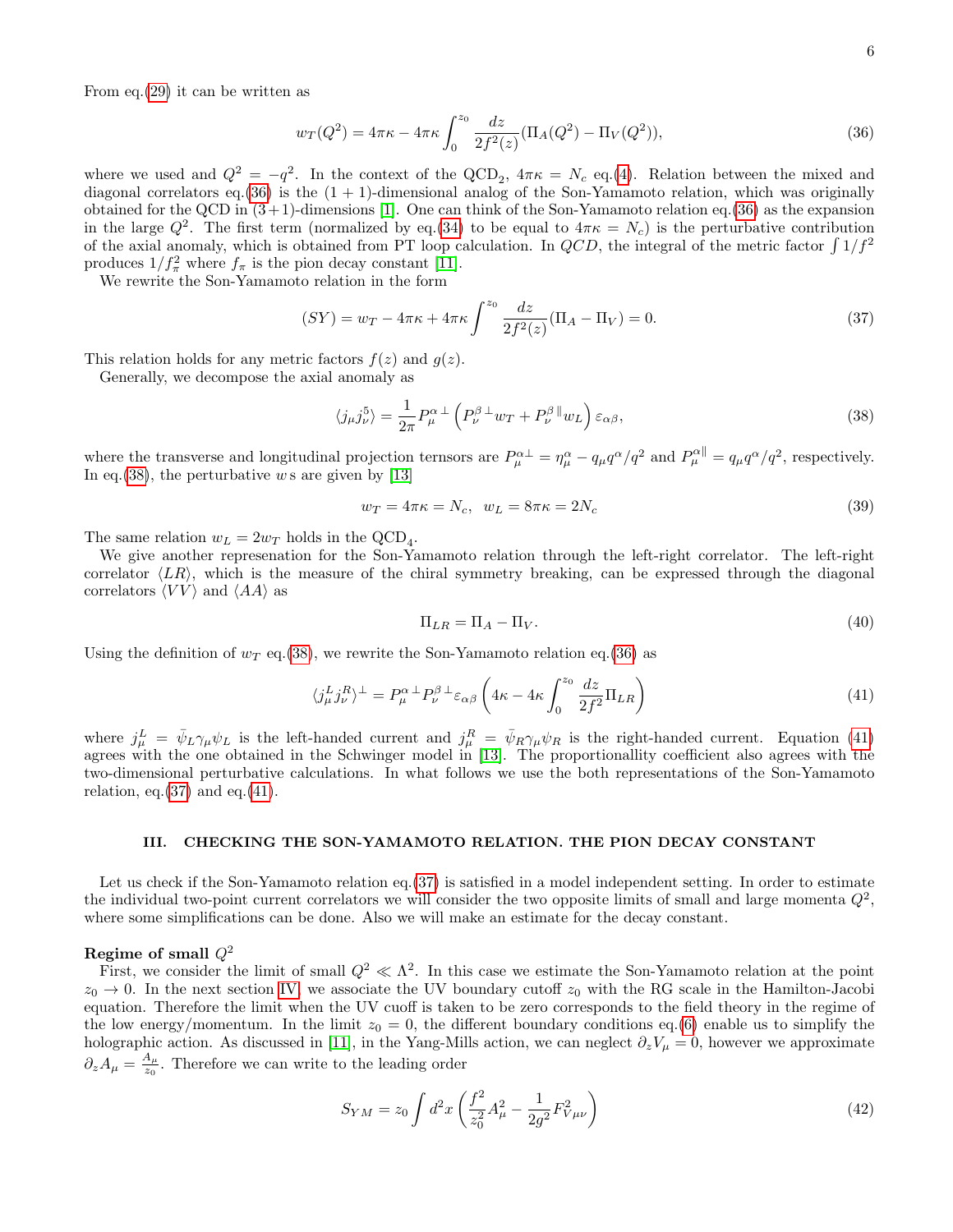that gives

$$
\Pi_A = \frac{2f^2(z_0)}{z_0}, \quad \Pi_V = 0 \tag{43}
$$

and together with the intergral

<span id="page-6-0"></span>
$$
\int \frac{dz}{2f^2} \left( \Pi_A - \Pi_V \right) = \frac{z_0}{2f^2(z_0)} \frac{2f^2(z_0)}{z_0} = 1 \tag{44}
$$

In the Chern-Simons action eq.[\(8,](#page-2-5)[30\)](#page-4-3) and the boundary term eq.[\(31\)](#page-4-4), we can neglect the term  $\varepsilon^{\mu\nu\lambda}A_\mu F_{V\nu\lambda}$ , but again take  $\partial_z A_\mu = \frac{A_\mu}{z_0}$  $\frac{A_{\mu}}{z_0}$  in the term  $\varepsilon^{\mu\nu\lambda}V_{\mu}F_{A\nu\lambda}$ . Approximating the integral over z, we have to the leading order

$$
S_{CS} = 2\kappa \int d^2x \varepsilon^{\mu\nu} A_{\mu} V_{\nu},
$$
  

$$
\delta S_{CS} = -2\kappa \int d^2x \varepsilon^{\mu\nu} A_{\mu} V_{\nu}
$$
 (45)

thus from eq.[\(34\)](#page-4-2)

<span id="page-6-1"></span>
$$
w_T = 0 \tag{46}
$$

Combining together eqs.[\(44,](#page-6-0)[46\)](#page-6-1), the Son-Yamamoto relation eq.[\(37\)](#page-5-3) is satisfied at  $z_0 = 0$ , i.e. it holds for small  $Q^2$ .

# Regime of large  $Q^2$

Next, we consider the opposite limit  $Q^2 \gg \Lambda^2$ , where we can use the operator product expansion. From the Son-Yamamoto relation we will make an estimate for the decay constant.

n-Yamamoto relation we will make an estimate for the decay constant.<br>In two dimensions the fermion field has dimension  $[\psi] = \sqrt{E}$ , the gauge field  $[F] = E$ ,  $[A] = 1$ , the coupling of fermion with gauge fields  $[g] = E$  and the decay constant is dimensionless  $[f_\pi] = 1$ . The anomalous divergence of the axial current is

$$
\partial_{\mu}j_{5}^{\mu} = 4\kappa g \tilde{F},\tag{47}
$$

where the dual field strength equals to the 2D electric field  $\tilde{F} = \frac{1}{2} \varepsilon_{\mu\nu} F^{\mu\nu} = E$  which is the pseudoscalar. The Dirac matrices in the  $2 \times 2$  chiral representation are given by the Pauli matrices [\[13,](#page-21-5) [14\]](#page-21-7)

$$
\gamma_0 = \sigma_1, \ \gamma_1 = -i\sigma_2, \ \gamma_5 = \gamma_0 \gamma_1 = \sigma_3,\tag{48}
$$

where  $\sigma_i \sigma_j = \delta_{ij} + i \epsilon_{ijk} \sigma_k$  with  $i, j, k = 1, 2, 3$ . A special property of the gamma matrices in two dimensions is [\[13\]](#page-21-5)

$$
\gamma^{\mu}\gamma_5 = \gamma_{\nu}\varepsilon^{\nu\mu},\tag{49}
$$

that gives for the spin-operator  $\sigma_{\mu\nu} = \frac{1}{2i} (\gamma_{\mu} \gamma_{\nu} - \gamma_{\nu} \gamma_{\mu})$ 

<span id="page-6-2"></span>
$$
\sigma_{\mu\nu} = i\gamma_5 \varepsilon_{\mu\nu}.\tag{50}
$$

This property enables us to make significant simplifications in the diagrams of the OPE in the two dimensions, that follows next.

We check the Son-Yamamoto relation at large virtualities and obtain the result for the decay constant. As in [\[1\]](#page-20-0), we compare the OPE and the Son-Yamamoto relation for the two-point left-right current correlator. Diagrams contributing to the  $\langle j_\mu j_\nu^5 \rangle$  in the OPE are the fermion loops, which are opened on two sides, have insertions of the (chiral) scalar  $\langle \bar{\psi}\psi \rangle$  and the spin-chiral  $\langle \bar{\psi}\sigma_{\mu\nu}i\gamma_5\psi \rangle$  condensates with spin operator  $\sigma_{\mu\nu}$ , and different arrangements of a photon line in the fermion loop are possible . Therefore on one hand, the OPE is written as

$$
\langle j_{\mu}^{L} j_{\nu}^{R} \rangle = \frac{1}{2} \langle j_{\mu} j_{\nu}^{5} \rangle = P_{\mu}^{\alpha \perp} P_{\nu}^{\beta \perp} \left( 4\kappa \varepsilon_{\alpha\beta} + \frac{2g^{2}}{Q^{2}} O_{\alpha\beta} \right), \tag{51}
$$

where the operator

$$
O_{\alpha\beta} = \frac{\langle (\bar{\psi}\gamma_\alpha\gamma_5\psi)(\bar{\psi}\gamma_\beta\psi) \rangle}{Q^2},\tag{52}
$$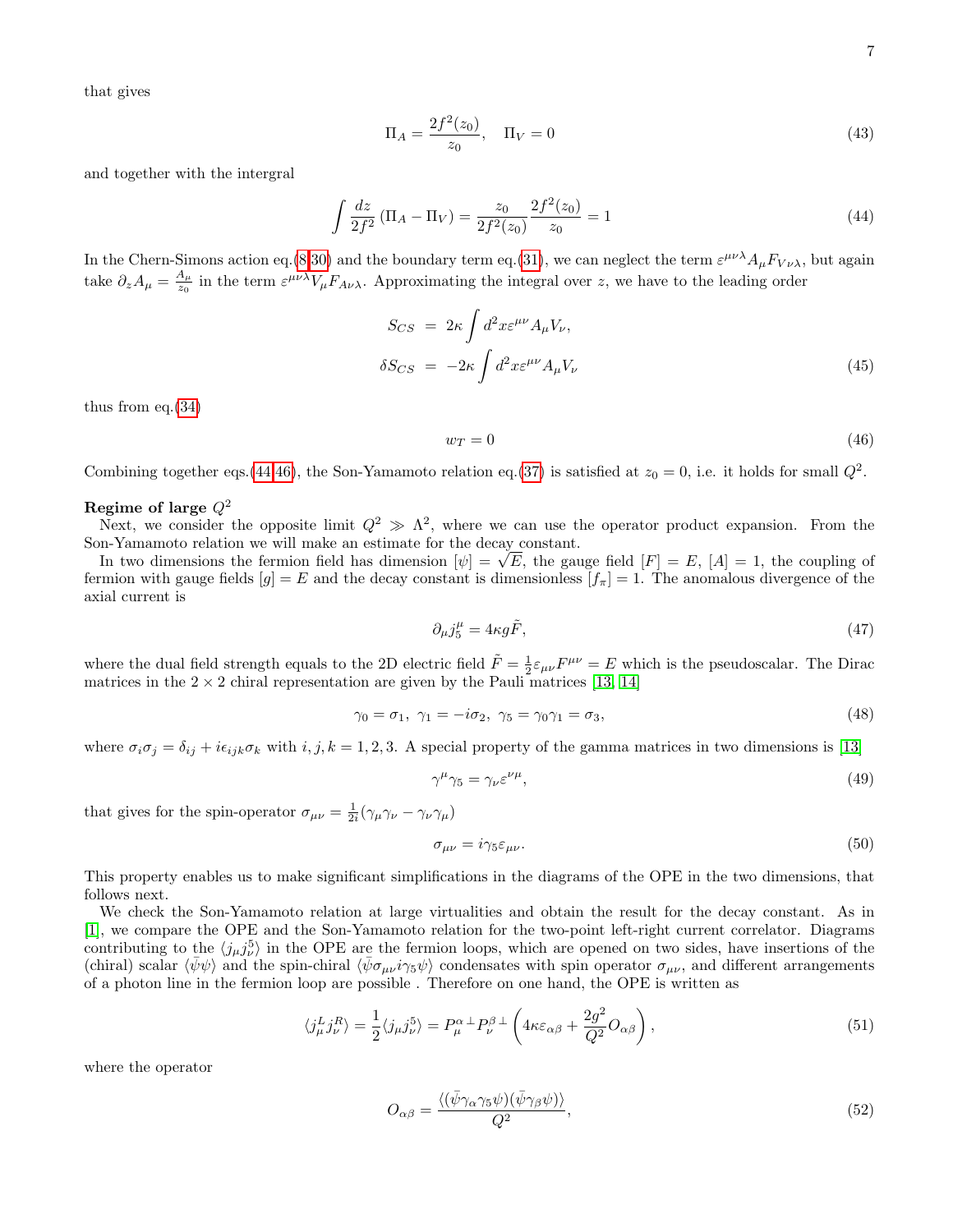is the four-fermion operator. Using the Fierz transformation and in the large- $N_c$  limit where the four-fermion operator factorizes we have in the leading order

$$
O_{\alpha\beta} = \frac{\langle \bar{\psi}\psi \rangle \langle \bar{\psi}\sigma_{\alpha\beta}i\gamma_5\psi \rangle}{Q^2} = -\frac{\langle \bar{\psi}\psi \rangle^2}{Q^2},\tag{53}
$$

where we simplified the spin-chiral condensate with the help of eq.[\(50\)](#page-6-2). The leading order OPE for the left-right current correlator is given by the operator dimension two

<span id="page-7-0"></span>
$$
\langle j_{\mu}^{L} j_{\nu}^{R} \rangle^{\perp} = P_{\mu}^{\alpha \perp} P_{\nu}^{\beta \perp} \varepsilon_{\alpha\beta} \left( 4\kappa - \frac{2g^{2}}{Q^{4}} \langle \bar{\psi} \psi \rangle^{2} \right). \tag{54}
$$

On the other hand, the Son-Yamamoto relation is given by eq.[\(41\)](#page-5-2)

<span id="page-7-1"></span>
$$
\langle j_{\mu}^{L} j_{\nu}^{R} \rangle^{\perp} = P_{\mu}^{\alpha \perp} P_{\nu}^{\beta \perp} \varepsilon_{\alpha\beta} \left( 4\kappa - 4\kappa \int_{0}^{z_{0}} \frac{dz}{2f^{2}} \Pi_{LR} \right)
$$
(55)

The leading term in the OPE for  $\Pi_{LR}$  is dimension two operator [\[16\]](#page-21-8)

$$
\Pi_{LR} = -\frac{g^2}{Q^2} \frac{\langle (\bar{\psi}_L \gamma_\mu \psi_L)(\bar{\psi}_R \gamma_\mu \psi_R) \rangle}{Q^2} = \frac{2g^2}{Q^4} \langle \bar{\psi} \psi \rangle^2.
$$
\n(56)

Comparing terms proportional to  $\langle \bar{\psi}\psi \rangle^2$  in eqs.[\(54,](#page-7-0)[55\)](#page-7-1), we find

<span id="page-7-2"></span>
$$
\frac{4\kappa}{f_{\pi}^2} = 1,\tag{57}
$$

where we made the following identification of the integral with the decay constant [\[1\]](#page-20-0)

$$
\frac{1}{f_{\pi}^2} = \int^{z_0} \frac{dz}{2f^2(z)}.
$$
\n(58)

Equation [\(57\)](#page-7-2) relies completely on the Son-Yamamoto relation. We consider it not as an exact result, but as an estimate for the  $f_{\pi}$ , because as discussed for  $\text{QCD}_4$  in [\[1\]](#page-20-0) the Son-Yamamoto equation does not provide complete match for resonances at large virtualities. In the QCD<sub>2</sub>, the Chern-Simons  $\kappa$  is proportinal to  $N_c$  eq.[\(4\)](#page-2-3). Therefore we have from eq.[\(57\)](#page-7-2)

$$
f_{\pi}^2 \sim N_c,\tag{59}
$$

that agrees with estimate done in the weak coupling regime of 't Hooft solution  $N_c \to \infty$  and  $g^2 N_c = \text{const}$  by Zhitnitsky in [\[4\]](#page-20-3).

Also we can check the Son-Yamamoto relation using the parallel component. The OPE for the parallel component is given by the diagram Fig.1 in [\[4\]](#page-20-3) and includes operator of dimension two

<span id="page-7-3"></span>
$$
\langle j_{\mu}j_{\nu}^{5}\rangle^{\parallel} = P_{\mu}^{\alpha \perp} P_{\nu}^{\beta \parallel} \left(4\kappa \varepsilon_{\alpha\beta} - \frac{2m\langle \bar{\psi}\sigma_{\alpha\beta}i\gamma_{5}\psi\rangle}{Q^{2}}\right) = P_{\mu}^{\alpha \perp} P_{\nu}^{\beta \parallel} \varepsilon_{\alpha\beta} \left(4\kappa + \frac{2m\langle \bar{\psi}\psi\rangle}{Q^{2}}\right). \tag{60}
$$

On the other hand, expanding the pion pole propagator [\[4,](#page-20-3) [13\]](#page-21-5), we have

<span id="page-7-4"></span>
$$
Q^2 \frac{f_\pi^2}{Q^2 + m_\pi^2} = f_\pi^2 \left( 1 - \frac{m_\pi^2}{Q^2} \right). \tag{61}
$$

Comparing eqs.[\(60](#page-7-3)[,61\)](#page-7-4), we obtain

$$
f_{\pi}^2 m_{\pi}^2 = -2m\langle\bar{\psi}\psi\rangle,\tag{62}
$$

which is the Gell-Mann-Oakes-Renner relation, i.e. we trivially satisfy the Son-Yamamoto relation. Our calculations for the parallel component rely on the pion pole dominance – saturation of the two-point correlators by the pion pole contribution – valid at small  $Q^2$  [\[2\]](#page-20-1). Here we analytically continue it to the large  $Q^2$ .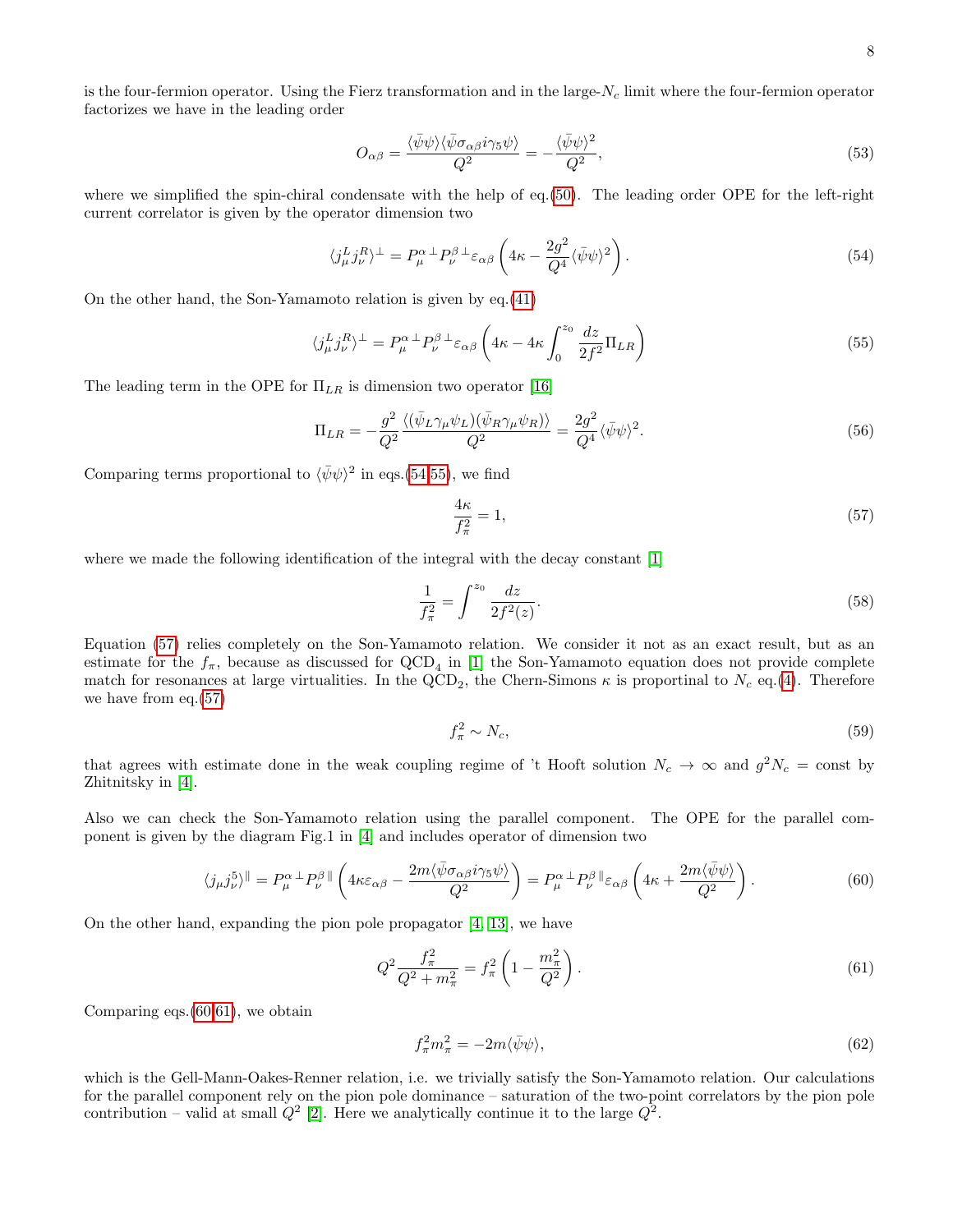# <span id="page-8-0"></span>IV. HAMILTON-JACOBI EQUATION

As was argued in [\[8\]](#page-21-0), the holographic renormalization group equation can be obtained as a Hamiltonian-Jacobi equation when time is identified with the radial  $z$  coordinate. According to the AdS/CFT prescription it is written as

<span id="page-8-2"></span>
$$
\frac{\partial S}{\partial z_0} + H(\pi_\alpha, \mathcal{A}_\alpha, z_0) = 0 \tag{63}
$$

where evolution goes from the IR to the UV boundary  $z_0$ , i.e. the bulk action S and Hamiltonian H are taken at  $z_0$ . Hamiltonian is expressed through canonical momentum  $\pi$  conjugated to the gauge field  $\mathcal{A}_0$  at the boundary

$$
\pi_{\alpha} = \frac{\partial L}{\partial(\partial_z \mathcal{A}_{0\alpha})} = \frac{\delta S}{\delta \mathcal{A}_{0\alpha}} \tag{64}
$$

According to the AdS/CFT prescription, because  $A_0$  is a source of the current, we vary once and get

$$
\langle j_{\alpha} \rangle = \frac{\delta S}{\delta A_{0\alpha}} \tag{65}
$$

From the action

$$
S = \int d^2x dz \left( f^2((\partial_z A_\mu)^2 + (\partial_z V_\mu)^2) - \frac{1}{2g^2} (F_{A\mu\nu}^2 + F_{V\mu\nu}^2) + 4\kappa \varepsilon^{\nu\sigma} \partial_z V_\nu A_\sigma \right) \tag{66}
$$

we find the canonical momenta

$$
\pi_{A\mu} = \frac{\partial L}{\partial(\partial_z A_\mu)} = 2f^2 \partial_z A_\mu, \quad \pi_{V\mu} = \frac{\partial L}{\partial(\partial_z V_\mu)} = 2f^2 \partial_z V_\mu + \phi_{V\mu}
$$
(67)

where the shift in the canonical momenta due to the Chern-Simons term is

<span id="page-8-1"></span>
$$
\phi_{V\mu} = 4\kappa \varepsilon^{\mu\sigma} A_{\sigma} \tag{68}
$$

and the corresponding 'velocities' are

$$
\partial_z A_\mu = \frac{1}{2f^2} \pi_{A\mu}, \ \partial_z V_\mu = \frac{1}{2f^2} \tilde{\pi}_{V\mu}
$$
\n(69)

To simplify the notation we introduced shifted momentum  $\tilde{\pi}_{V\mu}$ ,

<span id="page-8-3"></span>
$$
\pi_{A\mu} = \langle j_{\mu}^{5} \rangle, \quad \tilde{\pi}_{V\mu} = \pi_{V\mu} - \phi_{V\mu} = \langle j_{\mu} \rangle - \phi_{V\mu}
$$
\n(70)

where  $\phi$ 's are given by eq.[\(68\)](#page-8-1). This shows the mechanism how the bulk Chern-Simons term leads to the parity breaking in 1 + 1D boundary field theory . Namely the Chern-Simons term is responsible for the shift in canonical momenta which gives a nonzero vev of the current

$$
\langle j_{\mu} \rangle = 4\kappa \varepsilon^{\mu\nu} \mathcal{A}_{\nu} \neq 0 \tag{71}
$$

Expressing velocities through momenta

$$
H = \int d^2x (\pi_{A\mu}\partial_z A_\mu + \pi_{V\mu}\partial_z V_\mu - L)
$$
\n(72)

we obtain the Hamiltonian at the UV boundary, at  $z = z_0$ 

<span id="page-8-4"></span>
$$
H = \int d^2x \left( \frac{1}{2f^2} \pi_{A\mu}^2 + \frac{1}{2f^2} \pi_{V\mu} (\pi_{V\mu} - 4\kappa \varepsilon^{\mu\sigma} A_{\sigma}) \right)
$$
  
- 
$$
\left[ f^2((\partial_z A_{\mu})^2 + (\partial V_{\mu})^2) - \frac{1}{2g^2} (F_{A\mu\nu}^2 + F_{V\mu\nu}^2) + 4\kappa \varepsilon^{\nu\sigma} \partial_z V_{\nu} A_{\sigma} \right] \right)
$$
  
= 
$$
\int d^2x \left( \frac{1}{4f^2} \pi_{A\mu}^2 + \frac{1}{4f^2} (\pi_{V\mu} - \phi_{V\mu})^2 + \frac{1}{2g^2} (F_{A\mu\nu}^2 + F_{V\mu\nu}^2) \right)
$$
(73)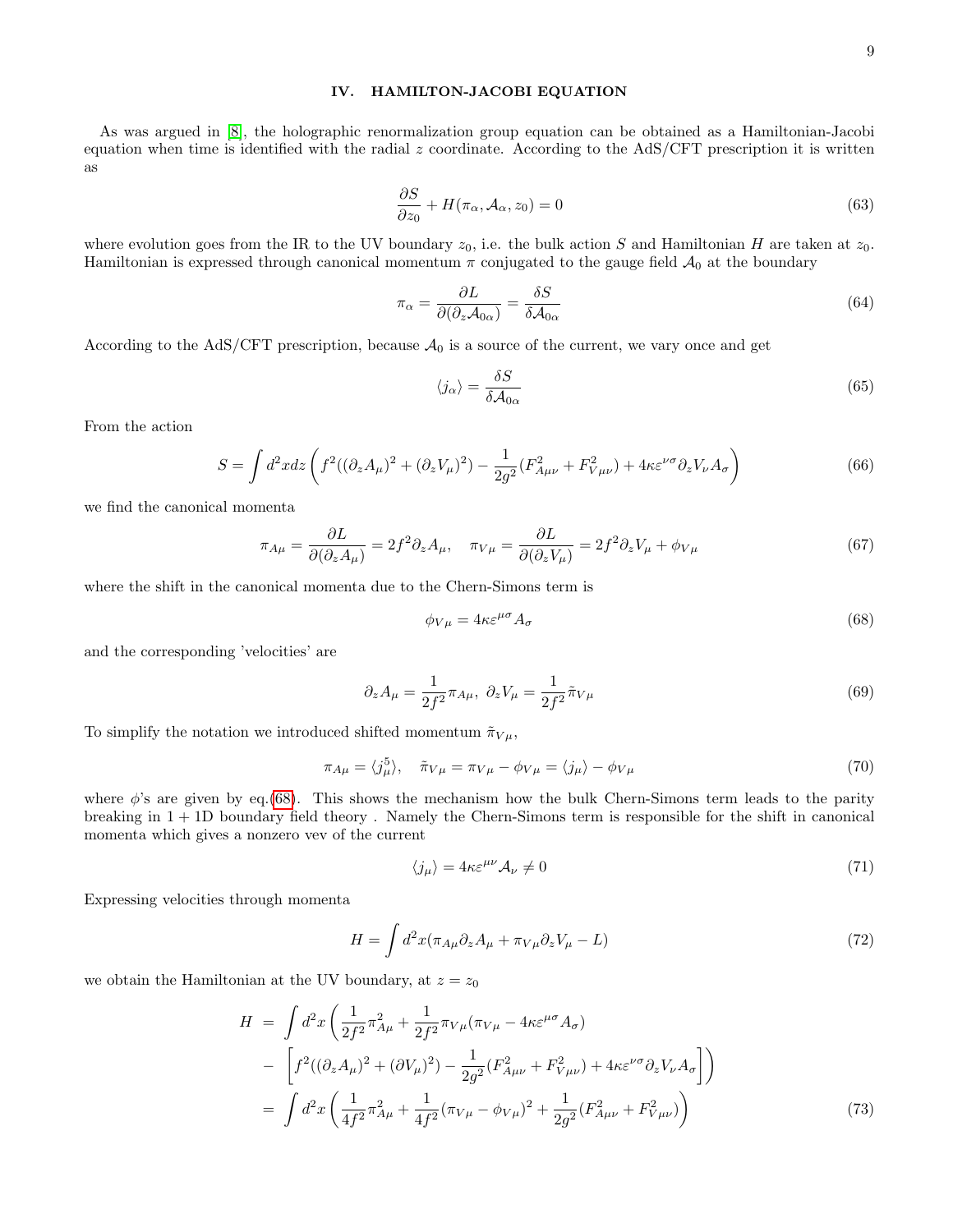Finally we arrive at the Hamilton-Jacobi equation [\(63\)](#page-8-2):

<span id="page-9-0"></span>
$$
\frac{\partial S}{\partial z_0} + \int \frac{d^2 q}{(2\pi)^2} \left( \frac{1}{4f^2} (\pi_{A\mu}^2 + \tilde{\pi}_{V\mu}^2) + \frac{1}{2g^2} (F_{A\mu\nu}^2 + F_{V\mu\nu}^2) \right)^{z_0} = 0 \tag{74}
$$

where we traded time for holographic coordinate  $z$  and the shifted momentum is given by eq.[\(70\)](#page-8-3). Now, to obtain the corresponding RG equations for correlators we vary the Hamilton-Jacobi eq.[\(74\)](#page-9-0) with respect to boundary values of the gauge fields and introduce the following notation for the one-point functions:

$$
\pi_{A\alpha} = \frac{\delta S}{\delta A_{0\alpha}} = \langle j_{\alpha}^5 \rangle, \quad \pi_{V\alpha} = \frac{\delta S}{\delta V_{0\alpha}} = \langle j_{\alpha} \rangle \tag{75}
$$

and the two-point functions:

$$
\frac{\delta^2 S}{\delta A_{0\alpha} \delta A_{0\beta}} = \langle j_\alpha^5 j_\beta^5 \rangle = \Pi_A \delta_{\alpha\beta}, \quad \frac{\delta^2 S}{\delta V_{0\alpha} \delta V_{0\beta}} = \langle j_\alpha j_\beta \rangle = \Pi_V \delta_{\alpha\beta},\tag{76}
$$

$$
\frac{\delta^2 S}{\delta V_{0\alpha} \delta A_{0\beta}} = \langle j_{\alpha} j_{\beta}^5 \rangle = \frac{1}{2\pi} \varepsilon_{\alpha\beta} w_T \equiv \varepsilon_{\alpha\beta} \tilde{w}_T \tag{77}
$$

which were calculated in section [II,](#page-1-1) we introduced a notation  $w_T/(2\pi) = \tilde{w}_T$ .

#### Hamilton-Jacobi equation for diagonal correlators

First, we examine the RG equation for the diagonal correlators [\(26\)](#page-4-5). We start off varying the Hamiltonian [\(73\)](#page-8-4) twice with respect to the boundary value  $A_0$ ,

$$
\frac{\delta^2}{\delta A_{0\alpha}\delta A_{0\beta}} \left( \frac{1}{4f^2} (\pi_{A\mu}^2 + \tilde{\pi}_{V\mu}^2) + \frac{1}{2g^2} (F_{A\mu\nu}^2 + F_{V\mu\nu}^2) \right)^{z_0} \tag{78}
$$

we obtain

$$
\frac{1}{2f^2} \left( \left( \frac{\delta \pi_A}{\delta A_0} \right)^2 + \left( \frac{\delta \tilde{\pi}_V}{\delta A_0} \right)^2 + \pi_A \frac{\delta^2 \pi_A}{\delta A_0^2} + \tilde{\pi}_V \frac{\delta^2 \tilde{\pi}_V}{\delta A_0^2} \right) =
$$
\n
$$
= \frac{1}{2f^2} \left( \left( \langle j^5 j^5 \rangle \right)^2 + \left( \langle j j^5 \rangle - \frac{\delta \phi_V}{\delta A_0} \right)^2 + \langle j^5 \rangle \langle j^5 j^5 j^5 \rangle + \left( \langle j \rangle - \phi_V \right) \langle j j^5 j^5 \rangle \right) =
$$
\n
$$
= \frac{1}{2f^2} \left( \Pi_A^2 + (\tilde{w}_T - 4\kappa A|^{z_0})^2 \right) \delta^{\alpha \beta}.
$$
\n(79)

Our abelian action is quadratic in fields, therefore we neglect three-point functions. Varying HJ eq.[\(74\)](#page-9-0) and using eq.[\(14\)](#page-2-1), we obtain the HJ equations for the diagonal correlators

$$
\frac{\partial}{\partial z_0} \Pi_A + \frac{1}{2f^2} \left( \Pi_A^2 + (\tilde{w}_T - 4\kappa)^2 \right) = 0 \tag{80}
$$

$$
\frac{\partial}{\partial z_0} \Pi_V + \frac{1}{2f^2} \left( \Pi_V^2 + (\tilde{w}_T - 4\kappa)^2 \right) = 0 \tag{81}
$$

The HJ equation for the difference is given by

<span id="page-9-1"></span>
$$
\frac{\partial}{\partial z_0} (\Pi_A - \Pi_V) + \frac{1}{2f^2} (\Pi_A^2 - \Pi_V^2) = 0, \tag{82}
$$

where all quantities are taken at the point  $z_0$ , i.e.  $f(z_0)$ ,  $\Pi_A(z_0)$  and  $\Pi_V(z_0)$ . Using eq.[\(40\)](#page-5-4), we can rewrite eq.[\(82\)](#page-9-1) for the left-right correlator

<span id="page-9-2"></span>
$$
\frac{\partial}{\partial z_0} \Pi_{LR} = -\frac{1}{2f^2} (\Pi_A + \Pi_V) \Pi_{LR}.
$$
\n(83)

The RG equation for the left-right correlator is diagonal, i.e. its running is expressed again through the left-right correlator. The momentum dependent coefficient is given by the sum of the correlators  $\Pi_A + \Pi_V$ .

# Hamilton-Jacobi equation for mixed correlator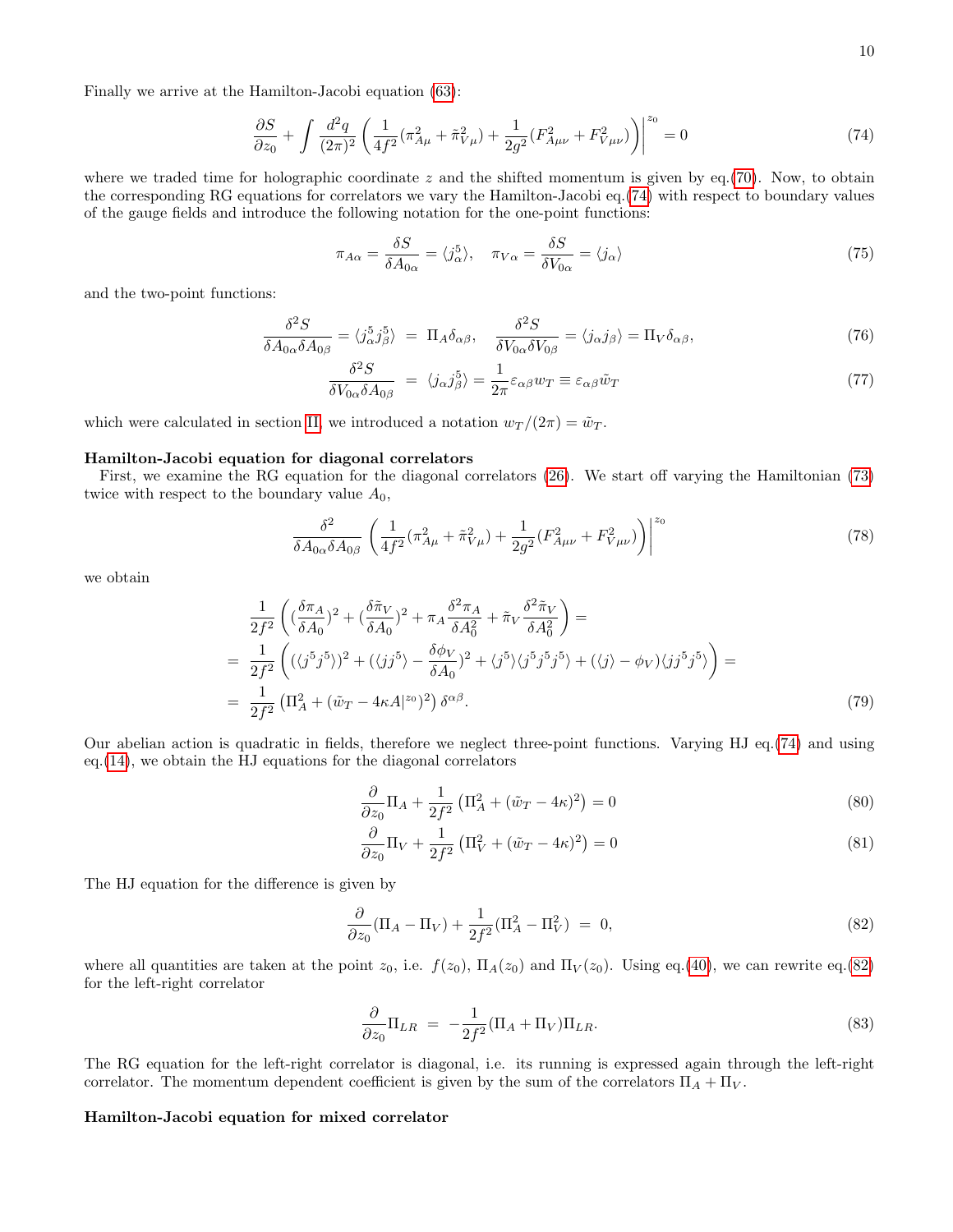11

Varying the Hamiltonian part in the HJ eq.[\(74\)](#page-9-0) twice with respect to the boundary values  $V_0$  and  $A_0$ , we obtain

$$
\frac{\delta^2}{\delta V_{0\alpha}\delta A_{0\beta}} \left( \frac{1}{4f^2} (\pi_{A\mu}^2 + \tilde{\pi}_{V\mu}^2) + \frac{1}{2g^2} (F_{A\mu\nu}^2 + F_{V\mu\nu}^2) \right)^{z_0}
$$
(84)

we obtain

$$
\frac{1}{2f^2} \left( \frac{\delta \pi_A}{\delta V_0} \frac{\delta \pi_A}{\delta A_0} + \frac{1}{2f^2} \frac{\delta \tilde{\pi}_V}{\delta V_0} \frac{\delta \tilde{\pi}_V}{\delta A_0} + \pi_A \frac{\delta^2 \pi_A}{\delta V_0 \delta A_0} + \tilde{\pi}_V \frac{\delta^2 \tilde{\pi}_V}{\delta V_0 \delta A_0} \right) =
$$
\n
$$
= \frac{1}{2f^2} \left( \langle jj^5 \rangle \langle j^5 j^5 \rangle + (\langle jj^5 \rangle - \frac{\delta \phi_V}{\delta A_0}) \langle jj \rangle + \langle j^5 \rangle \langle jj^5 j^5 \rangle + (\langle j \rangle - \phi_V) \langle j^5 jj \rangle \right) =
$$
\n
$$
= \frac{1}{2f^2} \left( \varepsilon^{\alpha \gamma} \tilde{w}_T \Pi_A \delta^{\gamma \beta} + (\varepsilon^{\gamma \beta} \tilde{w}_T - \varepsilon^{\gamma \beta} 4 \kappa A \Big|^{z_0} \right) \Pi_V \delta^{\gamma \alpha} \right) =
$$
\n
$$
= \frac{1}{2f^2} \varepsilon^{\alpha \beta} \left( \tilde{w}_T \Pi_A + (\tilde{w}_T - 4 \kappa) \Pi_V \right).
$$
\n(85)

Varying HJ eq.[\(74\)](#page-9-0), we obtain the HJ equations for the mixed correlator

<span id="page-10-0"></span>
$$
\frac{\partial}{\partial z_0}\tilde{w}_T + \frac{1}{2f^2} \left( \tilde{w}_T (\Pi_A + \Pi_V) + 2\kappa (\Pi_A - \Pi_V) - 2\kappa (\Pi_A + \Pi_V) \right) = 0,\tag{86}
$$

where  $f(z_0)^2$ ,  $\tilde{w}_T(z_0)$ ,  $\Pi_A(z_0)$  and  $\Pi_V(z_0)$  are taken at  $z_0$ . As seen from eq.[\(86\)](#page-10-0), due to the Chern-Simons term,  $\kappa \neq 0$ , the RG equation for the mixed correlator  $\tilde{w}_T$  is not diagonal

$$
\frac{\partial}{\partial z_0}\tilde{w}_T = -\frac{1}{2f^2}(\Pi_A + \Pi_V)\tilde{w}_T + \frac{2\kappa}{2f^2}(\Pi_A + \Pi_V) - \frac{2\kappa}{2f^2}(\Pi_A - \Pi_V)
$$
\n(87)

It is remarkable that the diagonal RG flow for  $w_T$  has the same rate  $(1/2f^2)(\Pi_A+\Pi_V)$  as the left-right correlator  $\Pi_{LR}$ .

# Hamilton-Jacobi equation for Son-Yamamoto relation

We write the HJ equation for the Son-Yamamoto relation eq.[\(37\)](#page-5-3)

<span id="page-10-1"></span>
$$
(SY) = \tilde{w}_T - 2\kappa + 2\kappa \int^{z_0} \frac{dz}{2f^2} (\Pi_A - \Pi_V), \tag{88}
$$

where  $\tilde{w}_T = w_T/(2\pi)$ . To this end we differentiate eq.[\(88\)](#page-10-1) with respect to  $z_0$  and use the HJ equations for the diagonal and mixed two-point functions, eqs.[\(82,](#page-9-1)[86\)](#page-10-0),

$$
\frac{\partial}{\partial z_0}\tilde{w}_T + 2\kappa \int_{-\infty}^{z_0} \frac{dz}{2f^2} \frac{\partial}{\partial z_0} (\Pi_A - \Pi_V) + \frac{2\kappa}{2f^2} (\Pi_A - \Pi_V) + \frac{2\kappa}{f^2} \frac{dz}{dz} \frac{dz}{dz} + \frac{1}{f^2} \frac{1}{\kappa^2} \frac{1}{\kappa^2} \frac{1}{\kappa^2} \frac{1}{\kappa^2} \frac{1}{\kappa^2} \frac{1}{\kappa^2} \frac{1}{\kappa^2} \frac{1}{\kappa^2} \frac{1}{\kappa^2} \frac{1}{\kappa^2} \frac{1}{\kappa^2} \frac{1}{\kappa^2} \frac{1}{\kappa^2} \frac{1}{\kappa^2} \frac{1}{\kappa^2} \frac{1}{\kappa^2} \frac{1}{\kappa^2} \frac{1}{\kappa^2} \frac{1}{\kappa^2} \frac{1}{\kappa^2} \frac{1}{\kappa^2} \frac{1}{\kappa^2} \frac{1}{\kappa^2} \frac{1}{\kappa^2} \frac{1}{\kappa^2} \frac{1}{\kappa^2} \frac{1}{\kappa^2} \frac{1}{\kappa^2} \frac{1}{\kappa^2} \frac{1}{\kappa^2} \frac{1}{\kappa^2} \frac{1}{\kappa^2} \frac{1}{\kappa^2} \frac{1}{\kappa^2} \frac{1}{\kappa^2} \frac{1}{\kappa^2} \frac{1}{\kappa^2} \frac{1}{\kappa^2} \frac{1}{\kappa^2} \frac{1}{\kappa^2} \frac{1}{\kappa^2} \frac{1}{\kappa^2} \frac{1}{\kappa^2} \frac{1}{\kappa^2} \frac{1}{\kappa^2} \frac{1}{\kappa^2} \frac{1}{\kappa^2} \frac{1}{\kappa^2} \frac{1}{\kappa^2} \frac{1}{\kappa^2} \frac{1}{\kappa^2} \frac{1}{\kappa^2} \frac{1}{\kappa^2} \frac{1}{\kappa^2} \frac{1}{\kappa^2} \frac{1}{\kappa^2} \frac{1}{\kappa^2} \frac{1}{\kappa^2
$$

$$
+ \frac{1}{2f^2} \left( \tilde{w}_T (\Pi_A + \Pi_V) + 2\kappa (\Pi_A - \Pi_V) - 2\kappa (\Pi_A + \Pi_V) \right) + 2\kappa \int^{z_0} \frac{dz}{2f^2} \frac{1}{2f^2} (\Pi_A^2 - \Pi_V^2) - 2\kappa \frac{1}{2f^2} (\Pi_A - \Pi_V) = 0,
$$
\n(90)

where the first and the fourth terms constitute eq.[\(86\)](#page-10-0), and the second and the fifth terms constitute eq.[\(82\)](#page-9-1). Note that the integral with the metric term  $1/f^2$  in eq.[\(88\)](#page-10-1) is differentiated. Combining the terms we have

$$
\frac{\partial}{\partial z_0} \left( \tilde{w}_T - 2\kappa + 2\kappa \int \frac{dz}{2f^2} (\Pi_A - \Pi_V) \right) + \frac{1}{2f^2} (\Pi_A + \Pi_V) \left( \tilde{w}_T - 2\kappa + 2\kappa \int \frac{dz}{2f^2} (\Pi_A - \Pi_V) \right) = 0, \tag{91}
$$

that can be written in a short form

<span id="page-10-2"></span>
$$
\frac{\partial}{\partial z_0}(SY) = -\frac{1}{2f^2}(\Pi_A + \Pi_V)(SY)
$$
\n(92)

where  $(SY)$  denotes the Son-Yamamoto relation eq.[\(88\)](#page-10-1). The RG flow for the Son-Yamamoto relation is diagonal. It is remarkable, that the Son-Yamamoto relation  $(SY)$  and the left-right correlator  $\Pi_{LR}$  eq.[\(83\)](#page-9-2) both flow with the same coefficient which is given by the sum  $\sim (\Pi_A + \Pi_V)$ .

In section [III](#page-5-5) (the regime of small momenta) we showed that the Son-Yamamoto relation eq.[\(88\)](#page-10-1) is satisfied at the point  $z_0 \to 0$ . This means that since the RG eq.[\(92\)](#page-10-2) is diagonal, the Son-Yamamoto relation holds for any energy scale  $z_0$ .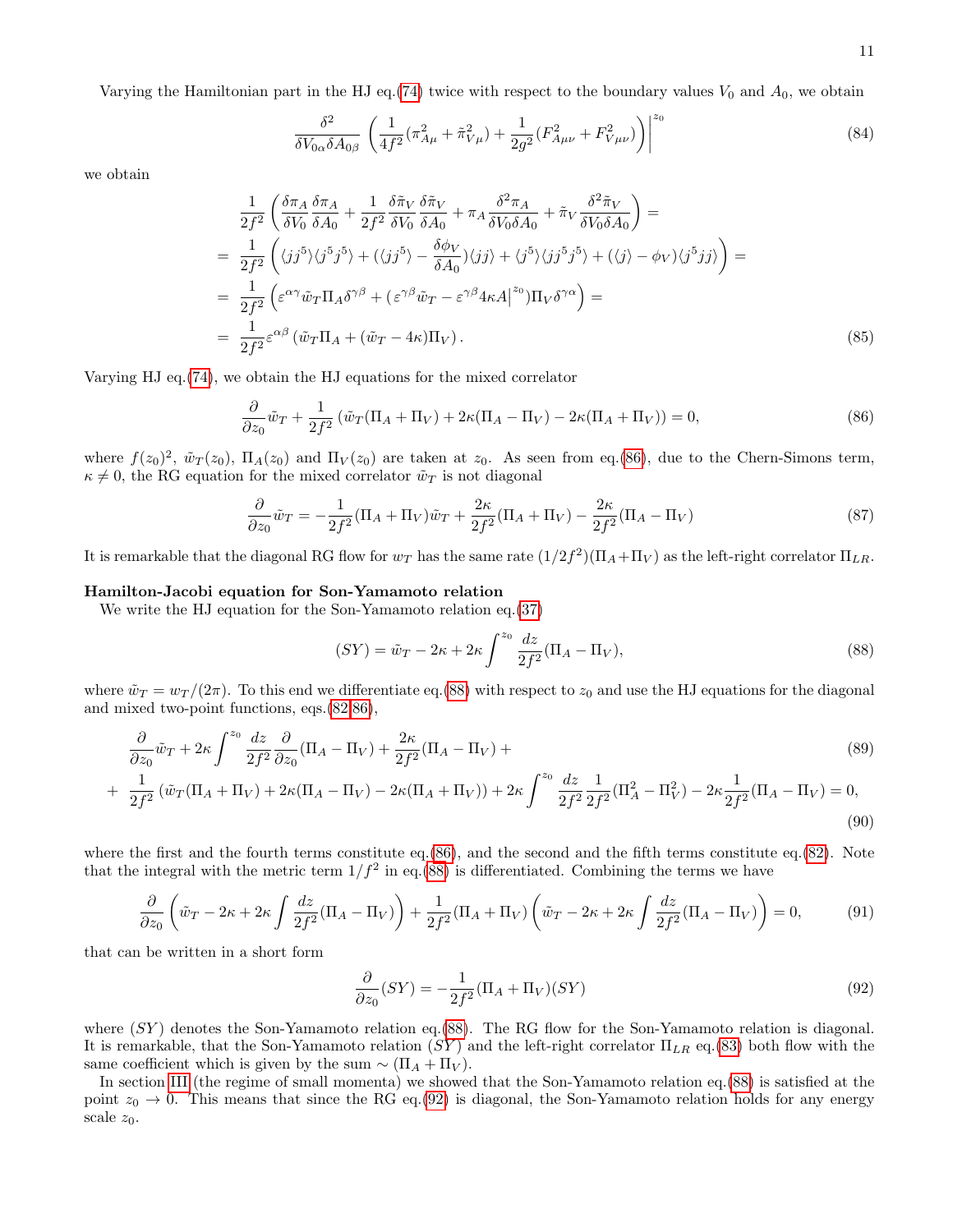### V. SIMILARITY OF QCD AND TWO-DIMENSIONAL SYSTEM. DIMENSIONAL REDUCTION

In this section we draw parallels between the 4-dimensional QCD [\[1\]](#page-20-0),[\[11\]](#page-21-3) and our 2-dimensional system. We write formulas for the 2D system in the context of  $\text{QCD}_2$ . We summarize the RG equations

$$
\frac{\partial}{\partial z_0} \Pi_{LR} = -\frac{1}{2f^2} (\Pi_A + \Pi_V) \Pi_{LR} \tag{93}
$$

$$
\frac{\partial}{\partial z_0}(SY) = -\frac{1}{2f^2}(\Pi_A + \Pi_V)(SY) \tag{94}
$$

which are identical in both QCD and linear cases. It is remarkable that the two equations have the same rate of change  $\frac{1}{f^2}(\Pi_A + \Pi_V)$ . Further comparing QCD<sub>4</sub> and QCD<sub>2</sub>, the polariztion operators  $\Pi_A$  and  $\Pi_V$  are the same, however the Son-Yamamoto relations slightly differ. Explicitly they are given by

$$
2D: (SY) = w_T - N_c + N_c \int_0^{z_0} \frac{dz}{2f^2} (\Pi_A - \Pi_V) = 0,
$$
\n(95)

$$
\langle j_{\mu}j_{\nu}^{5} \rangle^{\perp} = \frac{1}{2\pi} \left( N_c - N_c \int_0^{z_0} \frac{dz}{2f^2} (\Pi_A - \Pi_V) \varepsilon_{\mu\nu} \right), \tag{96}
$$

where  $w_T \sim \langle j_A(q) j_V(-q) \rangle^{\perp}$ , and [\[1\]](#page-20-0)

4D: 
$$
(SY) = w_T - \frac{N_c}{Q^2} + \frac{N_c}{f_\pi^2}(\Pi_A - \Pi_V) = 0,
$$
 (97)

$$
\langle j_{\mu}j_{\nu}^{5}\rangle^{\perp} = \frac{Q^{2}}{4\pi^{2}}\left(\frac{N_{c}}{Q^{2}} - \frac{N_{c}}{f_{\pi}^{2}}(\Pi_{A} - \Pi_{V})\tilde{F}_{\mu\nu}\right),\tag{98}
$$

where the dual field strength  $\tilde{F}_{\mu\nu} = 1/2\varepsilon_{\mu\nu\alpha\beta}F^{\alpha\beta}$ , and  $w_T F(k) \sim \langle j_A(q)j_V(-q-k)j_V(k)\rangle^{\perp}$  with  $k = 0, F$  is the field strength of the vector gauge field,  $Q^2 = -q^2$ . The following identification is done

$$
\frac{1}{f_{\pi}^2} = \int_0^{z_0} \frac{dz}{2f^2}.
$$
\n(99)

Note that the dimension of the pion decay constant is  $[f_{\pi}] = 1$  in 2D and  $[f_{\pi}] = E$  in 4D.

Next we consider the dimensional reduction  $d \to d-2$  that occurs at strong magnetic field  $B \to \infty$ , in order to see a connection between 4D QCD and 2D systems. Dirac action is written as

$$
S_F = i \int d^4x \bar{\psi} \left( \Gamma_\mu D^\mu - m \right) \psi \tag{100}
$$

where Γ are the four component gamma matrices, and the covariant derivative contains the gauge field. We choose the gauge

$$
A_y = -yB \tag{101}
$$

with  $B \parallel z$  and  $B$  is positive, and consider a z-slice for the time being. Then we decompose the Dirac spinor into two two-component Weyl spinors

$$
\psi = e^{-i\omega t + ikx} \begin{pmatrix} \xi_1(y) \\ \xi_2(y) \end{pmatrix}
$$
\n(102)

with  $k_x \equiv k$ . For a new variable

$$
\eta = \sqrt{B} \left( y + \frac{k}{B} \right) \tag{103}
$$

the Dirac equation for  $\xi_i$  is reduced to a harmonic oscillator, where a solution is defined in terms of the Hermite polynomials  $H_n$ 

$$
\xi_1 = c(\omega, k)I_n(\eta), \quad \xi_2 = \pm c(\omega, k)I_{n-1}(\eta)
$$

$$
I_n(\eta) = \frac{1}{\sqrt{2^n n! \sqrt{\pi}}} e^{-\eta^2/2} H_n(\eta)
$$
(104)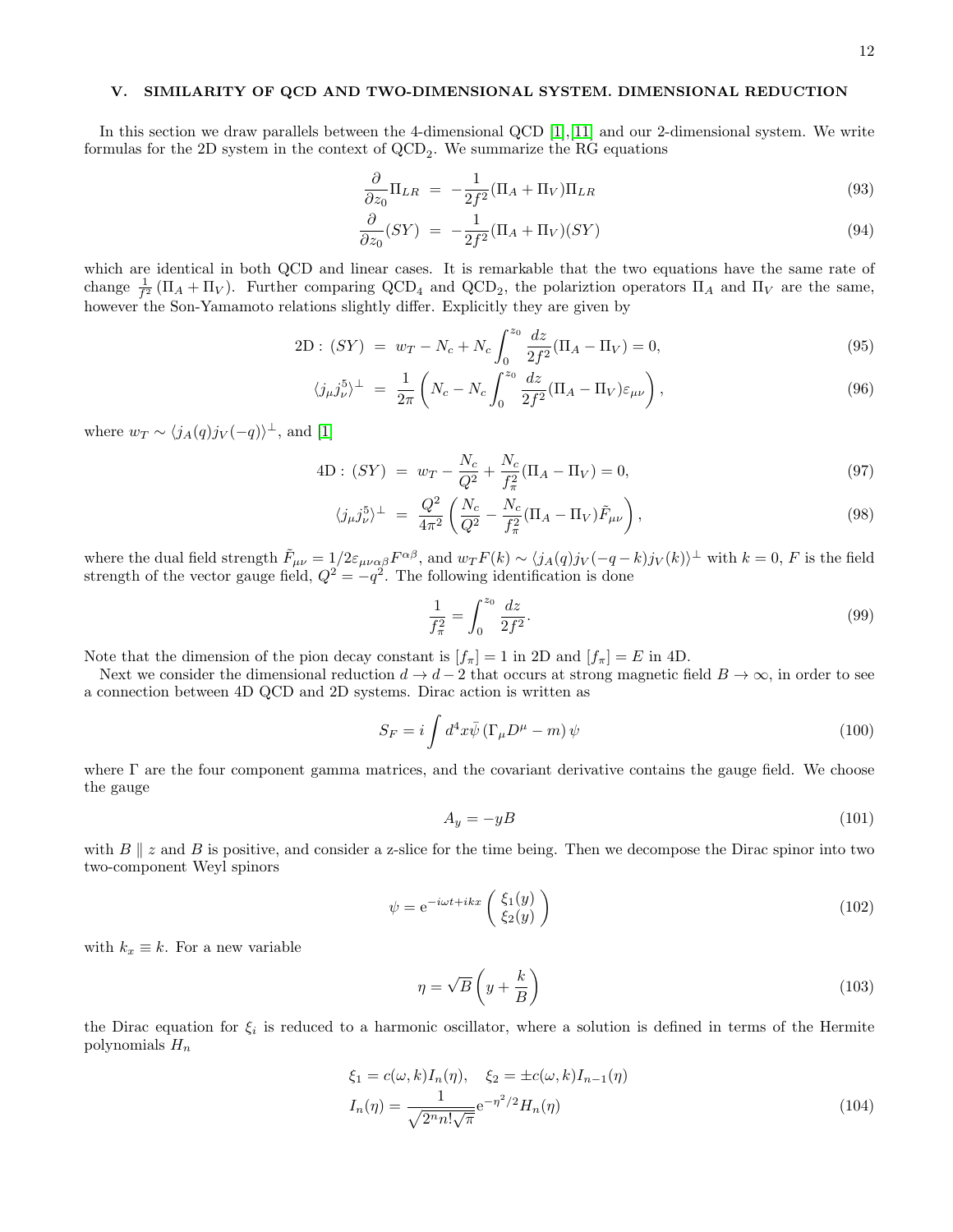and the energy is quantized

$$
\omega = \pm \sqrt{2Bn} \tag{105}
$$

 $n = 0, 1, 2, \dots$  are Landau levels; where  $\pm$  distingiushes the two solutions. Motion in perpendicular direction to the magnetic field  $(x, y)$  is described by Larmor orbits. In the limit  $B \to \infty$ , only the lowest Landau level (LLL) is important. Indeed the LLL has a vanishing energy, because the zero point energy  $\frac{1}{2}B$  is exactly compensated by the Zeeman splitting due to spin coupling  $-\frac{1}{2}B$ . Therefore the zero modes for each of the two-component spinors is given by

$$
\xi_i = e^{-\eta^2/2} \begin{pmatrix} 0 \\ \zeta_i \end{pmatrix} \tag{106}
$$

The fact that only one spin component is populated means that the LLL is spin polarized. Reinstating the z dependence back, the zero modes become functions  $\zeta_i(t, z)$ . There is one zero mode for each state of the LLL, for each k. These zero modes are described by  $1+1$ -dimensional effective action for a two-component Weyl spinor  $\zeta = (\zeta_1, \zeta_2)$ 

$$
S_{eff} = i \int d^2x \bar{\zeta} \gamma_\mu D_\mu \zeta \tag{107}
$$

where  $\gamma$  are given by the Pauli marices, and the covariant derivative does not contain the gauge field now. In strong magnetic fields  $B \to \infty$  where only the LLL is important, the dynamics is reduced from 4D to 2D. Since the LLL is spin polarized, the density of states for the LLL is  $\frac{B}{2\pi}$ . This means that in the limit  $B \to \infty$  in order to get one- and two-point functions of the currents, we calculate correlators for the two-dimensional fermions, and then sum over the fermi zero modes using the density of states in the LLL

$$
\langle \bar{\psi} \Gamma \psi \rangle = \frac{B}{2\pi} \langle \bar{\zeta} \gamma \zeta \rangle \tag{108}
$$

and schematically

$$
\langle J(x)J(0)\rangle_{4d} = \frac{B}{2\pi} \langle j(x)j(0)\rangle_{2d} \tag{109}
$$

where  $\bar{\psi} \Gamma \psi = J$  and  $\bar{\zeta} \gamma \zeta = j$  are fermion currents in 4D and 2D, respectively. Similar calculations can be done in a holographically dual theory with dual fermions and currents, where the reduction in the bulk theories 5D to 3D occurs [\[20,](#page-21-9) [21\]](#page-21-10). This means that at large  $B$  the dimensional reduction  $4D$  to 2D for the current correlators holds also nonperturbatively.

### VI. CONCLUSIONS

We derived the analog of Son-Yamamoto relation for  $(1+1)$ -dimensional systems. Two dimensional systems are presently realized by organic quasi-1D metals, organic nanotubes, edge states of quantum Hall liquids, 1D semiconducting structures, and edge states of topological insulators [\[22\]](#page-21-11). In these systems, it is believed that electron-electron interaction invalidates Landau Fermi liquid picture. Instead a different state described approximately by Tomanaga-Luttinger theory [\[23\]](#page-21-12) is generated. Since electronic correlations in this state are stronger than in Fermi liquid, it is interesting to calculate two-point correlations that represent conductivities or related transport coefficients and obtain relations between them. For example it is interesting to translate our transport coefficients in terms of the Coulomb/spin drag trans-resistivity between two quantum wires [\[24\]](#page-21-13); or examine transport properties in chiral edge states in quantum Hall state and helical edge states in topological insulators/topological superconductors [\[25\]](#page-21-14).

We summarize the two representations of the Son-Yamamoto relation for  $(1 + 1)$ -dimensional systems. The one that relates  $w_T$  – the mixed  $\langle VA \rangle$  current correlator and the diagonal  $\langle VV \rangle$  and  $\langle AA \rangle$  current correlators

$$
(SY) = w_T - 4\pi\kappa + 4\pi\kappa \int_0^{z_0} \frac{dz}{2f^2} (\Pi_A - \Pi_V) = 0,
$$
\n(110)

and the other written for the left-right correlator  $\langle LR \rangle$ 

$$
\langle j_{\mu}^{L} j_{\nu}^{R} \rangle^{\perp} = \varepsilon_{\mu\nu} \left( 4\kappa - 4\kappa \int_{0}^{z_{0}} \frac{dz}{2f^{2}(z)} \Pi_{LR} \right), \tag{111}
$$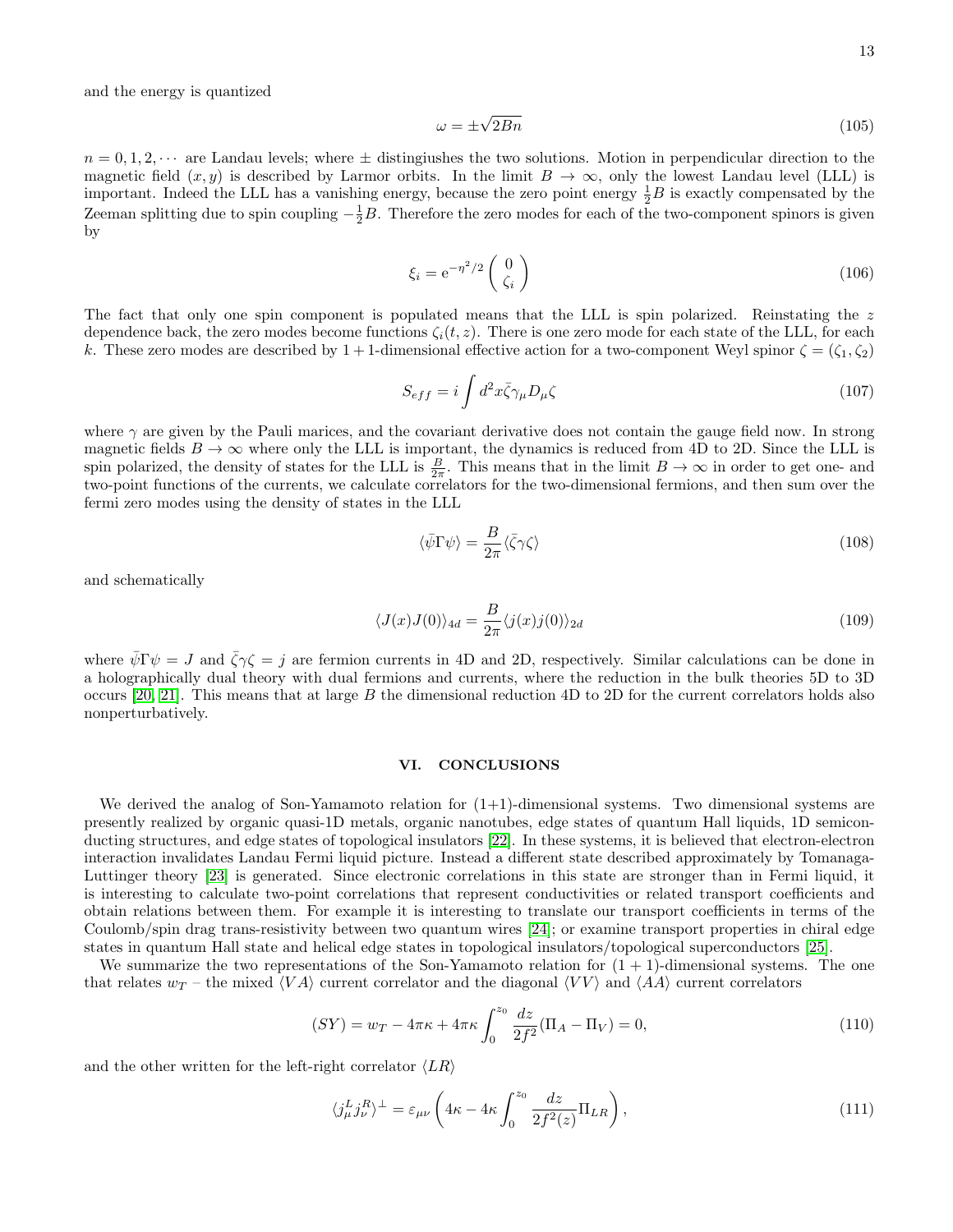The two-dimensional Son-Yamamoto matching condition at large virtualities provides an estimate for the decay constant

<span id="page-13-0"></span>
$$
f_{\pi}^2 \sim N_c,\tag{112}
$$

which is found in the limit of the weak coupling  $N_c \to \infty$  and 't Hooft condition  $g^2 N_c = \text{const}$  by Zhitnitsky [\[4\]](#page-20-3). Since this estimate is done at large  $Q^2$  where the application of the low-energy effective action is questionable this result deserves for the independent derivation by other means. We also showed that the pion decay constant  $f_{\pi}^2 \sim N_c$ is consistent with the Gell-Mann-Oakes-Renner relation and the chiral condensate  $\langle \bar{\psi}\psi \rangle \sim N_c$ . In QCD<sub>4</sub>, the analog of the estimate for  $f_{\pi}$  eq.[\(112\)](#page-13-0) is the holographic result for magnetic susceptibility of Vainstein [\[5\]](#page-20-4)  $\chi \sim 1/f_{\pi}^2$  [\[1\]](#page-20-0).

Finally we found, that the RG flow equations for the Son-Yamamoto relations in  $(1 + 1)$  and  $(3 + 1)$ -dimensional systems are the same and they are diagonal. Moreover, the rate of the RG flow for SY relation and the left-right correlator is the same

$$
\frac{\partial}{\partial z_0} \Pi_{LR} = -\frac{1}{2f^2} (\Pi_A + \Pi_V) \Pi_{LR} \tag{113}
$$

$$
\frac{\partial}{\partial z_0}(SY) = -\frac{1}{2f^2}(\Pi_A + \Pi_V)(SY) \tag{114}
$$

where  $z_0$  is the UV boundary value of the radial bulk coordinate - the end point of the evolution. We believe that the diagonal form and this rate holds only for the abelian case. We showed that the similarity between  $(3 + 1)D$  and  $(1 + 1)$ D systems can be attributed to the dimensional reduction  $D \to D - 2$  in strong magnetic field. However, it does not explain why the RG flows are diagonal and have the certain rate.

#### Acknowledgements

The authors thank Pavel Buividovich, Maxim Chernodub, Alexey Milekhin, Valentin Zakharov for discussions. This work is supported, in part, by grants RBBR-15-02-02092 (A.G,O.R) and Russian Science Foundation grant for IITP 14-050-00150 (A.G). A.G. thanks SAITP and San Paulo University where the part of the work has been done for the hospitality and support.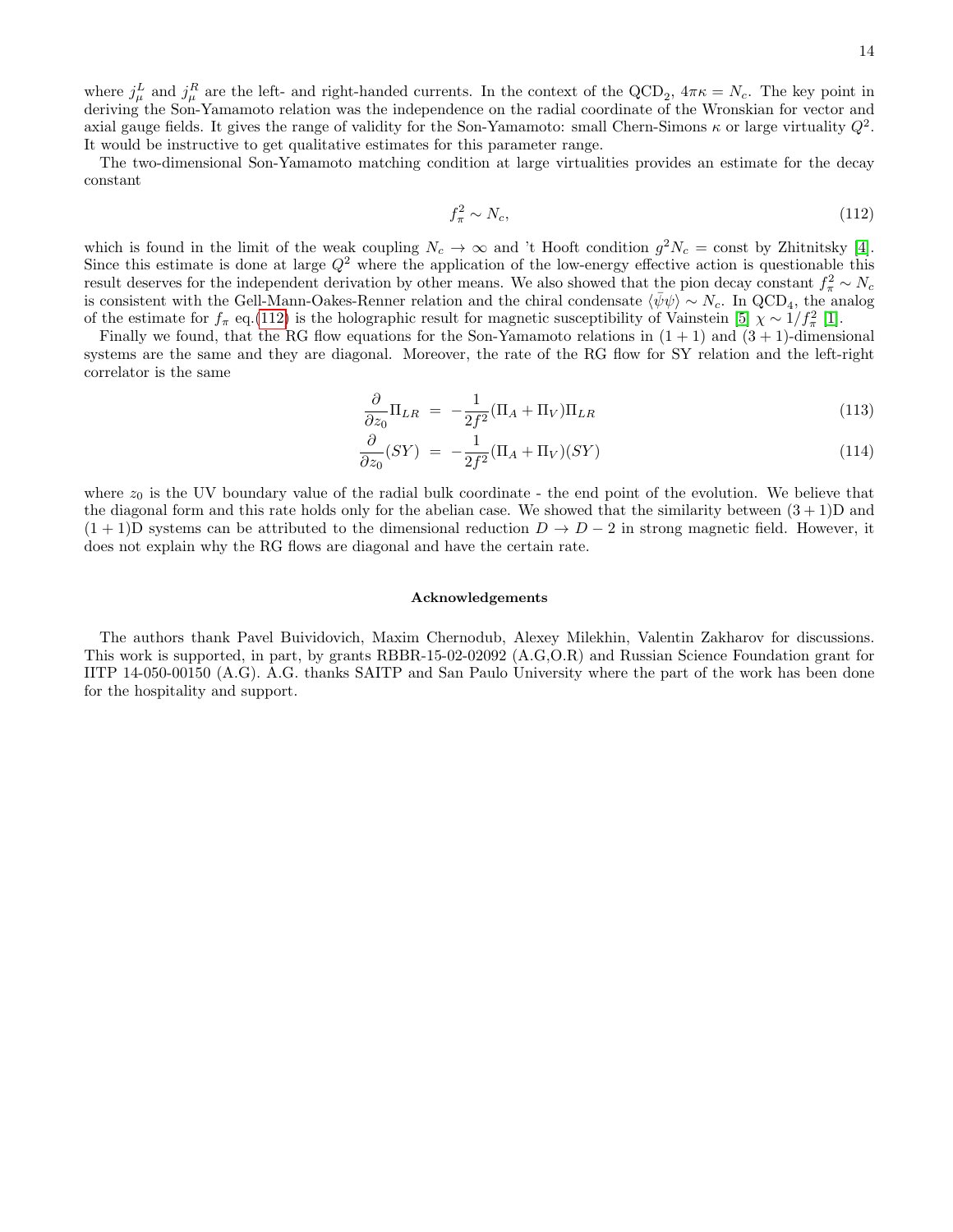# Appendix A: Checking the Son-Yamamoto relation in a model. 1+1 systems in an AdS model with the chiral condensate

We consider Son-Yamamoto relation for  $1+1$  systems in a gravity dual model which incorporates the chiral condensate [\[17\]](#page-21-15). Contrary to [\[17\]](#page-21-15), we do not impose the hard-wall cutoff in the IR that insured confinement in 3D QCD. The metric is a slice of the AdS space

$$
ds^{2} = \frac{1}{z^{2}} \left( -dt^{2} + dz^{2} + dx^{2} \right),
$$
 (A1)

where  $0 \le z \infty$ , the AdS UV boundary is at  $z = 0$ , and we rescale the curvature radius of the space to unity. The action in the bulk

$$
S = S_{YM} + S_{CS} \tag{A2}
$$

includes the scalar field

<span id="page-14-2"></span>
$$
S_{YM} = \int d^3x \sqrt{g} \left( |D\Psi|^2 + M^2 |\Psi|^2 - \frac{1}{4g_3^2} (F_L^2 + F_R^2) \right), \tag{A3}
$$

$$
S_{CS} = \kappa \int d^3x \left( w_3(A_L) - w_3(A_R) \right), \tag{A4}
$$

where  $D\Phi = \partial \Phi - iA_L\Phi + iA_R\Phi$ ,  $F_{\mu\nu} = \partial_\mu A_\nu - \partial_\nu A_\mu$ ,  $w(A) = A * F + \frac{2}{3}A^3$ , and  $M^2$  is specified further. From the AdS dictionary, a bulk field Θ dual to operator O behaves at the asymptotic UV boundary  $AdS_{d+1}$  as

$$
\Theta(z) = \mathcal{A}z^{\Delta_-}(1 + \cdots) + \mathcal{B}z^{\Delta_+}(1 + \cdots), \ \ z \to 0,
$$
\n(A5)

where the source to O (leading term) is A, the expectation of O (subleading term) is  $\mathcal{B} = \langle O \rangle$ , and the characteristic exponents  $\Delta_{\pm}$  for scalar and vector fields are solutions to equations

scalar: 
$$
\Delta(\Delta - d) = M^2
$$
, (A6)

<span id="page-14-0"></span>vector: 
$$
\Delta(\Delta - d + 2) = M^2,
$$
 (A7)

where the AdS curvature radius is one. We take the scalar mass equal to the Breitenlohner-Freedman (BF) bound  $M^2 = -1$  to insure the positive energy, and the mass of vector field is  $M^2 = 0$ . From eq[.A7,](#page-14-0) for the AdS<sub>3</sub>,  $d = 2$  the characteristic exponents are  $\Delta_{\pm} = 1$  for scalar and  $\Delta = 0$  for vector fields. This implies the following behavior in the UV

<span id="page-14-1"></span>scalar: 
$$
\Psi = mz \ln z + \langle q\bar{q} \rangle z,
$$
 (A8)

vector: 
$$
V = A \ln z + \langle J \rangle
$$
. (A9)

In the context of QCD, the source is the quark mass m and the response is the chiral condensate  $\langle q\bar{q}\rangle$ , and the EM field A sources the  $U(1)$  conserving current with expectation value  $\langle J \rangle$ . In order to check that the scalar field behaves as in eq.[\(A8\)](#page-14-1), we solve the equation of motion for  $\Psi$  without the gauge field

$$
\partial_z \left( \frac{1}{z} \partial_z \Psi \right) - \frac{1}{z^3} M^2 \Psi = 0. \tag{A10}
$$

Indeed, the solution is

<span id="page-14-4"></span>
$$
\Psi = \frac{1}{2}mz \ln z + \frac{1}{2}\sigma z,\tag{A11}
$$

with  $M^2 = -1$ , and  $\sigma$  is the chiral condensate. As in [\[18\]](#page-21-16), we parametrize the scalar field as

<span id="page-14-3"></span>
$$
\Psi = \Psi_0 e^{i2\pi}, \ \Psi_0 = \frac{1}{2}v(z), \ v(z) = mz \ln z + \sigma z.
$$
 (A12)

Introducing the vector and axial-vector fields,  $V = (A_L + A_R)/2$  and  $A = (A_L - A_R)/2$ , the covariant derivative for the scalar becomes  $D\Psi = 2i\Psi_0(\partial \pi - A)$ . We work in the radial gauge,  $V_z = A_z = 0$ . We decompose the gauge fields as

$$
V_{\mu} = V_{\mu}^{\perp}, \quad \partial_{\mu} V_{\mu} = 0,\tag{A13}
$$

$$
A_{\mu} = A_{\mu}^{\perp} + A_{\mu}^{\parallel}, \ \partial_{\mu} A_{\mu}^{\perp} = 0. \tag{A14}
$$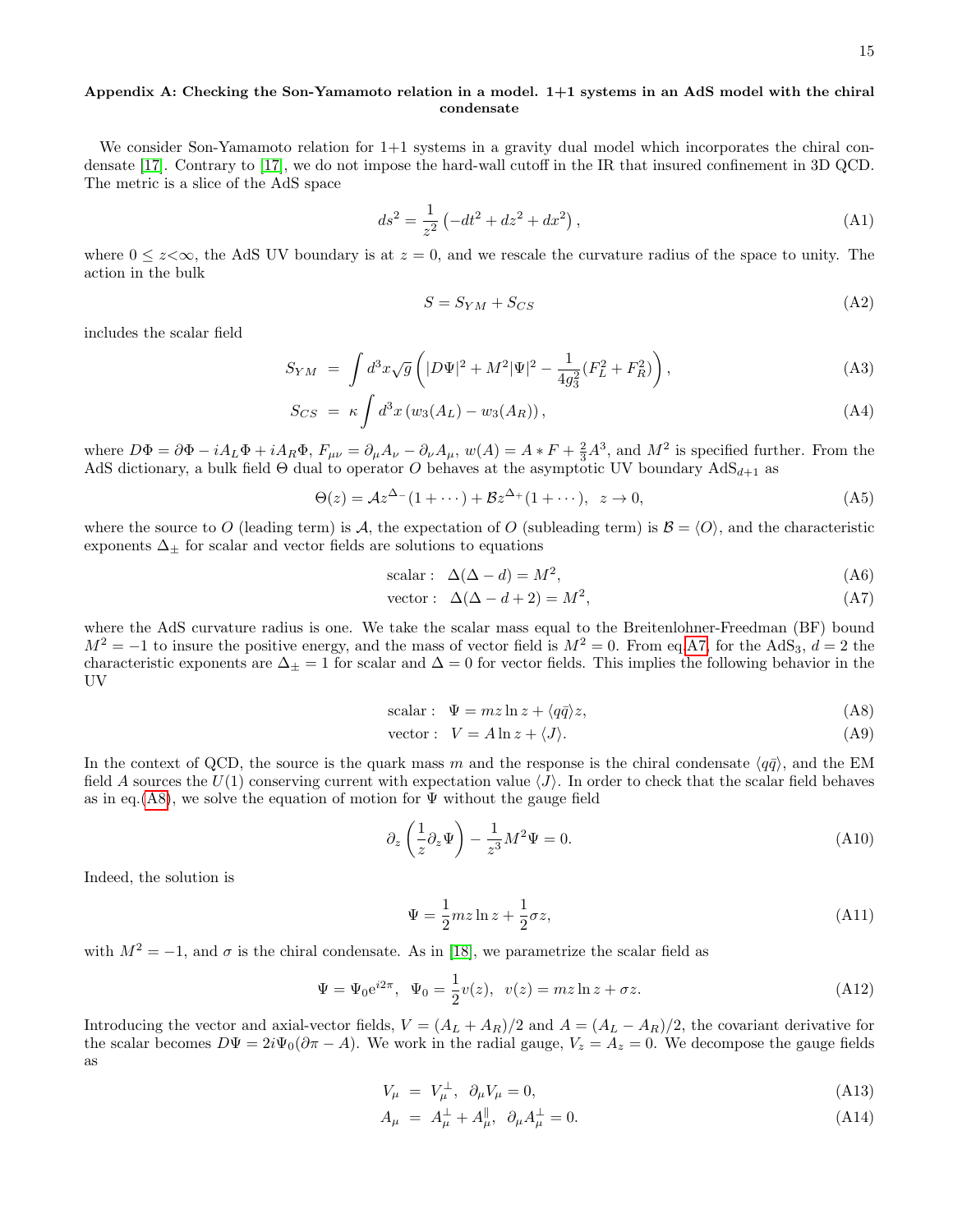The action eq.[\(A3\)](#page-14-2)  $S_{YM} = S_V + S_A$  is

$$
S_V = \int d^3x \left( -\frac{1}{4g_3^2} \right) 2z F_V^2, \tag{A15}
$$

$$
S_A = \int d^3x \left[ \left( -\frac{1}{4g_3^2} \right) 2z F_A^2 + \frac{v^2(z)}{z} (\partial \pi - A)^2 \right], \tag{A16}
$$

that can be written as

<span id="page-15-0"></span>
$$
S_V = \int d^3x \left( -\frac{1}{4g_3^2} \right) \left[ 2z F_{V\mu\nu}^{\perp 2} + 4z F_{Vz\mu}^{\perp 2} \right],
$$
\n(A17)  
\n
$$
S_A = \int d^3x \left( -\frac{1}{4g_3^2} \right) \left[ 2z F_{A\mu\nu}^{\perp 2} + 4z F_{Az\mu}^{\perp 2} + 4z F_{Az\mu}^{\parallel 2} \right]
$$
\n
$$
+ \int d^3x \frac{v^2(z)}{z} \left[ (\partial_z \pi - A_z)^2 + (\partial_\mu \pi - A_\mu^{\parallel})^2 + A_\mu^{\perp 2} \right],
$$
\n(A18)

where  $v(z)$  is given by eq.[\(A12\)](#page-14-3). Comparing the gauge action in eq.[\(23\)](#page-3-2) and eqs.[\(A17,A18\)](#page-15-0), the following identification of the metric factors in eq.[\(23\)](#page-3-2) can be made

<span id="page-15-2"></span>
$$
f^{2}(z) = \frac{1}{4g_{3}^{2}} \frac{2\sqrt{g}}{g_{zz}g_{\mu\mu}} = \frac{z}{2g_{3}^{2}}, \quad \frac{1}{g^{2}} = \frac{1}{4g_{3}^{2}} \frac{2\sqrt{g}}{g_{\mu\mu}^{2}} = \frac{z}{2g_{3}^{2}},
$$
(A19)

where the determinant is  $\sqrt{g} = 1/z^3$  for the AdS<sub>3</sub>, (not to confuse factor  $1/g^2$  in eq.[\(23\)](#page-3-2) with the metric determinant g). Let the gauge fields are  $V^{\mu}(q, z) = V(q, z)V_0^{\mu}$  and  $A^{\mu}(q, z) = A(q, z)A_0^{\mu}$  with  $V_0$ ,  $A_0$  being sources of the vector and axial-vector currents, and  $q$  is the Fourier transform momentum in the boundary space component  $x$ . From eqs.[\(A17,A18\)](#page-15-0), the linearized equations of motion (EOM) for the perpendicular components of the vector and axialvector fields,  $V(q, z)$  and  $A(q, z)$ , read

$$
\partial_z(z\partial_z V) - zQ^2 V = 0,\tag{A20}
$$

$$
\partial_z(z\partial_z A) - zQ^2 A - \frac{g_3^2 v^2}{z} A = 0,\tag{A21}
$$

where  $Q^2 = -q^2$ , and we ommit the perpendicular sign. The boundary conditions (BC) in the UV and IR are

$$
UV: z\partial_z V|_{z=0} = 1, z\partial_z A|_{z=0} = 1,
$$
\n(A22)

IR: 
$$
\partial_z V|_{z_m \to \infty} = 0, \ \partial_z A|_{z_m \to \infty} = 0,
$$
 (A23)

where we introduced the hard-wall cutoff  $z_m$  which we let to infinity. The UV BC says that the source for the components  $V(q, z)$  and  $A(q, z)$  is unity. Indeed the source of the vector field is given by  $zV'_{z=0}$  when asymptotic behavior is as in eq[.A9.](#page-14-1) First, we solve the EOM for the vector field

$$
z^2V'' + zV' - Q^2z^2V = 0.
$$
 (A24)

The solution

$$
V = c_1 I_0(Qz) + c_2 K_0(QZ)
$$
\n(A25)

is expressed through the modified Bessel functions  $I_n$ ,  $K_n$  with  $n = 0$ . Imposing BC's

IR: 
$$
c_1 I_1 (Q z_m) - c_2 K_1 (Q z_m) = 0, z_m \to \infty
$$
 (A26)

$$
UV: zQ(c_1I_1(0) - c_2K_1(0)) = 1,
$$
\n(A27)

we obtain

<span id="page-15-1"></span>
$$
V_{\perp}(Q,z) = -K_0(Qz) - \frac{K_1(Qz_m)}{I_1(Qz_m)} I_0(Qz) \xrightarrow{z_m \to \infty} -K_0(Qz). \tag{A28}
$$

Using asymptotic expansion at  $z = 0$  for the modified Bessel functions

$$
I_0(z) \approx 1 + z^2/4 + \cdots, \quad K_0 \approx (-\gamma + (1 - \gamma)z^2/4 + \cdots) - \ln(z/2)(1 + z^2/4 + \cdots), \tag{A29}
$$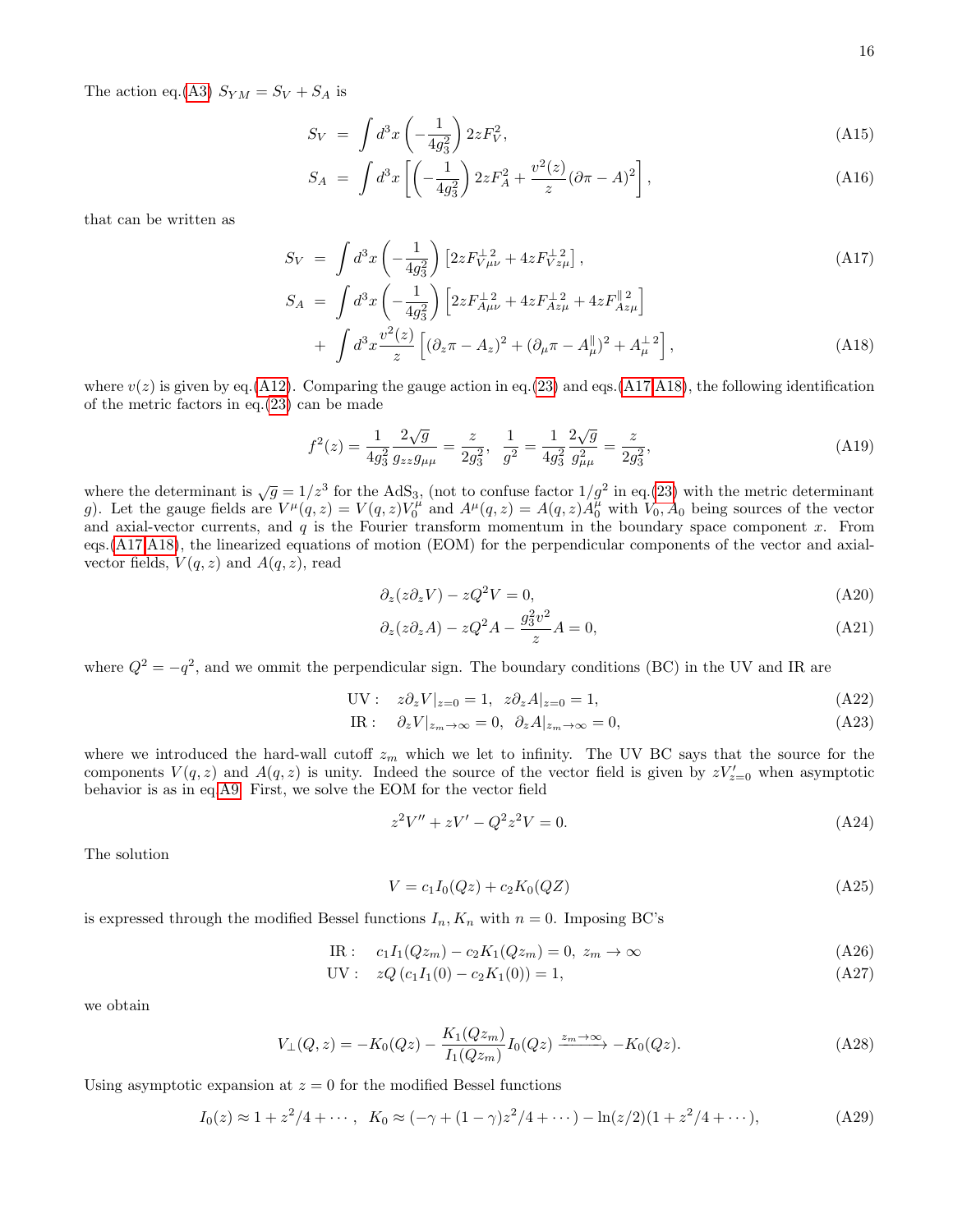we find that  $V$  behaves in the UV as in eq.  $(A9)$ :

$$
V_{\perp}(Q, z) \to \ln(Qz) + \text{const}, \ z \to 0 \tag{A30}
$$

with the source being unity.

Next, we solve the EOM for the perpendicular component of the axial-vector field perturbatively for large  $Q^2 \to \infty$ 

$$
A = A_0 + A_1 + \cdots,\tag{A31}
$$

with  $A_0(Q, z) = V_\perp(Q, z)$  eq.[\(A28\)](#page-15-1). The first correction satisfies the equation

<span id="page-16-0"></span>
$$
x^2 \partial_x^2 A_1 + x \partial_x A_1 - x A_1 = \lambda x^2 A_0,\tag{A32}
$$

where we defined  $x = Qz$ ,  $\lambda = g_3^2\sigma^2/Q^2$  and  $\lambda \to 0$  as  $Q \to \infty$ . The solution of this equation can be found by using the Green's function

$$
A_1 = \int dx' G(x, x') \lambda x'^2 A_0(x'), \tag{A33}
$$

where the Green's function is obtained from solving the homogeneous part of equation [\(A32\)](#page-16-0)

$$
f_1 = -K_0(x), \quad f_2(x) = -I_0(x), \tag{A34}
$$

and

$$
G(x, x') = -\frac{1}{W[f_1, f_2](x')} \left( f_1(x) f_2(x' \Theta(x - x') + f_2(x) f_1(x') \Theta(x' - x) \right),\tag{A35}
$$

with the Wronskian

$$
W[f_1, f_2](x) = f_1 f_2' - f_1' f_2 = 1/x \tag{A36}
$$

which is simple to estimate for  $x \to 0$ . We find the small z behavior of  $A_1$ 

$$
A_1(Q, z) = \frac{1}{3} \frac{g_3^2 \sigma^2}{Q^2},
$$
\n(A37)

where we used the following intergral

$$
\int_0^\infty dx x^3 K_0^2(x) = \frac{1}{3}.\tag{A38}
$$

Summarizing, solutions near the boundary for vector and axial-vector fields are

$$
V_{\perp}(Q, z) = -K_0(Qz), \tag{A39}
$$

$$
A_{\perp}(Q, z) = -K_0(Qz) + \frac{1}{3} \frac{g_3^2 \sigma^2}{Q^2}.
$$
\n(A40)

As pointed out in [\[1\]](#page-20-0), these solutions near the boundary are sufficient to evaluate the 2-point correlation functions below which are determined by the boundary values at  $z = \epsilon$  or by the intergrals dominated by small z regions.

The derivation of correlation functions is similar to the one in section [II.](#page-1-1) Therefore we put the resulting expressions here. The transverse parts of the diagonal vector and axial current correlation functions are

$$
\Pi_V(Q^2) = -\frac{1}{g_3^2} V_\perp(Q, z)|_{z=\epsilon},\tag{A41}
$$

$$
\Pi_A(Q^2) \ = \ -\frac{1}{g_3^2} A_\perp(Q, z)|_{z=\epsilon},\tag{A42}
$$

where we used the boundary condition  $zV'|_{z=\epsilon} = zA'|_{z=\epsilon} = 1$ . We introduce a cutoff  $\Lambda$  as  $\epsilon = 1/\Lambda$ . The transverse part of the mixed vector-axial current correlator is

$$
w_T = 2\kappa \int_0^{z_m \to \infty} dz \left( A'(Q, z) V(Q, z) - V'(Q, z) A(Q, z) \right). \tag{A43}
$$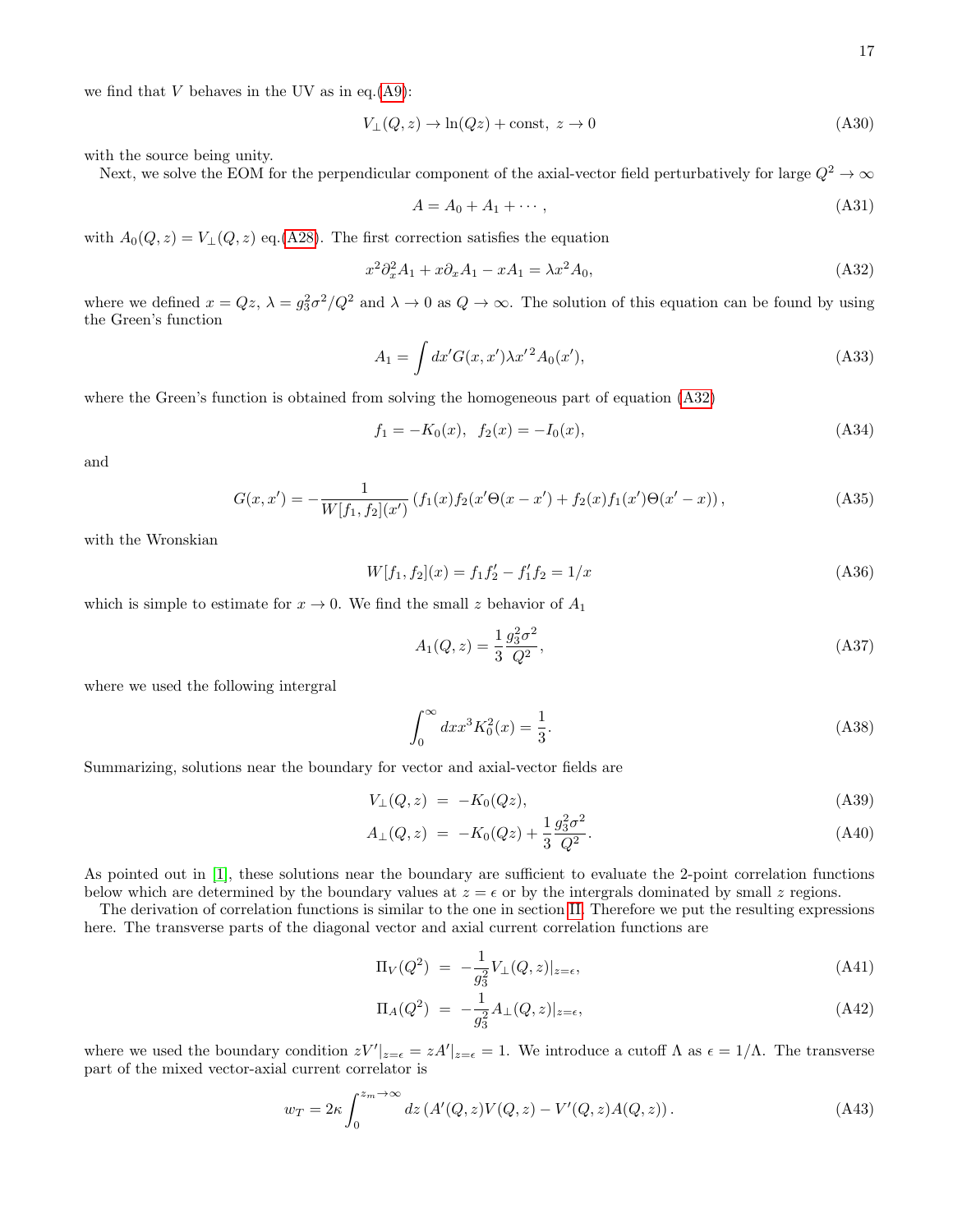Here we don't add the boundary term eq.[\(31\)](#page-4-4) because the gauge fields diverge on the boundary. Expanding  $V_{\perp}$  and  $A_{\perp}$  near the boundary,

$$
V_{\perp} \approx \frac{1}{2}\ln(Q^2 z^2) + \text{const} + O(z^2),\tag{A44}
$$

$$
A_{\perp} \approx \frac{1}{2}\ln(Q^2 z^2) + \frac{1}{3}\frac{g_3^2 \sigma^2}{Q^2} + \text{const} + O(z^2),\tag{A45}
$$

with const  $=\gamma - \ln 2$ , we obtain for the diagonal and mixed current correlators

$$
\Pi_V(Q^2) = -\frac{1}{2g_3^2} \ln Q^2,\tag{A46}
$$

<span id="page-17-0"></span>
$$
\Pi_A(Q^2) = -\frac{1}{2g_3^2} \ln Q^2 - \frac{1}{3} \frac{\sigma^2}{Q^2},\tag{A47}
$$

$$
w_T(Q^2) = -2\kappa \frac{1}{3} \frac{g_3^2 \sigma^2}{Q^2} \ln \Lambda,
$$
\n(A48)

where we used for evaluating  $w_T$ :

$$
\int_0^\infty dx K_0'(x) = K_0(x)|_{x=\epsilon} = -\ln \Lambda,\tag{A49}
$$

with asymptotic value  $K_0(x) = -\ln x$  at small x, and  $\epsilon = 1/\Lambda$ . Combining the above results, we obtain

$$
w_T(Q^2) = 2\kappa g_3^2 \left( \Pi_A(Q^2) - \Pi_V(Q^2) \right) \ln \Lambda.
$$
 (A50)

This expression should be compared with the Son-Yamamoto relation eq.[\(37\)](#page-5-3). Using eq.[\(A19\)](#page-15-2) for the metric factor, the integral in Son-Yamamoto relation becomes

$$
\int_0^\infty \frac{dz}{2f^2(z)} = \int_{z=\epsilon} dz \frac{g_3^2}{z} = g_3^2 \ln \Lambda,\tag{A51}
$$

which has the same divergent leading log behavior as  $w<sub>T</sub>$ . It proves that Son-Yamamoto relation eq.[\(37\)](#page-5-3) is satisfied.

Now we calculate the left-right correlator  $\Pi_{LR}$  eq.[\(40\)](#page-5-4), to which the terms proportional to the chiral condensate and the fermion mass contribute. We consider the chiral limit with zero fermion mass  $m = 0$ . Using eqs.[\(A46,A47\)](#page-17-0), we find that the left-right correlator is

$$
\Pi_{LR} = -\frac{1}{3} \frac{\sigma^2}{Q^2} \tag{A52}
$$

up to the quadratic order in the chiral condensate.

Finally let us evaluate the chiral condensate that fixes the relation between  $\sigma$  and  $\langle \bar{\psi}\psi \rangle$ . In the field theory one can evaluate the condensate as the variation of the vacuum energy with respect to the quark mass. In the dual theory, because m is the source for  $\sigma$  eq.[\(A11\)](#page-14-4), we variate action on the classical solution [\[18\]](#page-21-16)

$$
\langle \bar{\psi}\psi \rangle = \left. \frac{\delta S_A(\Psi_0)}{\delta m} \right|_{m=0},\tag{A53}
$$

where the action is given in eq.  $(A18)$ . The variation of the action is

$$
\delta S_A = \int d^2x \sqrt{g} 4 \partial_z \Psi \delta \Psi \big|_{z=0} = \int d^2x \frac{2}{z} (m \ln z + m + \sigma) z \delta m \big|_{z=0},\tag{A54}
$$

where we used eq.  $(A12)$ . Therefore the chiral condesate is

$$
\langle \bar{\psi}\psi \rangle = 2\sigma. \tag{A55}
$$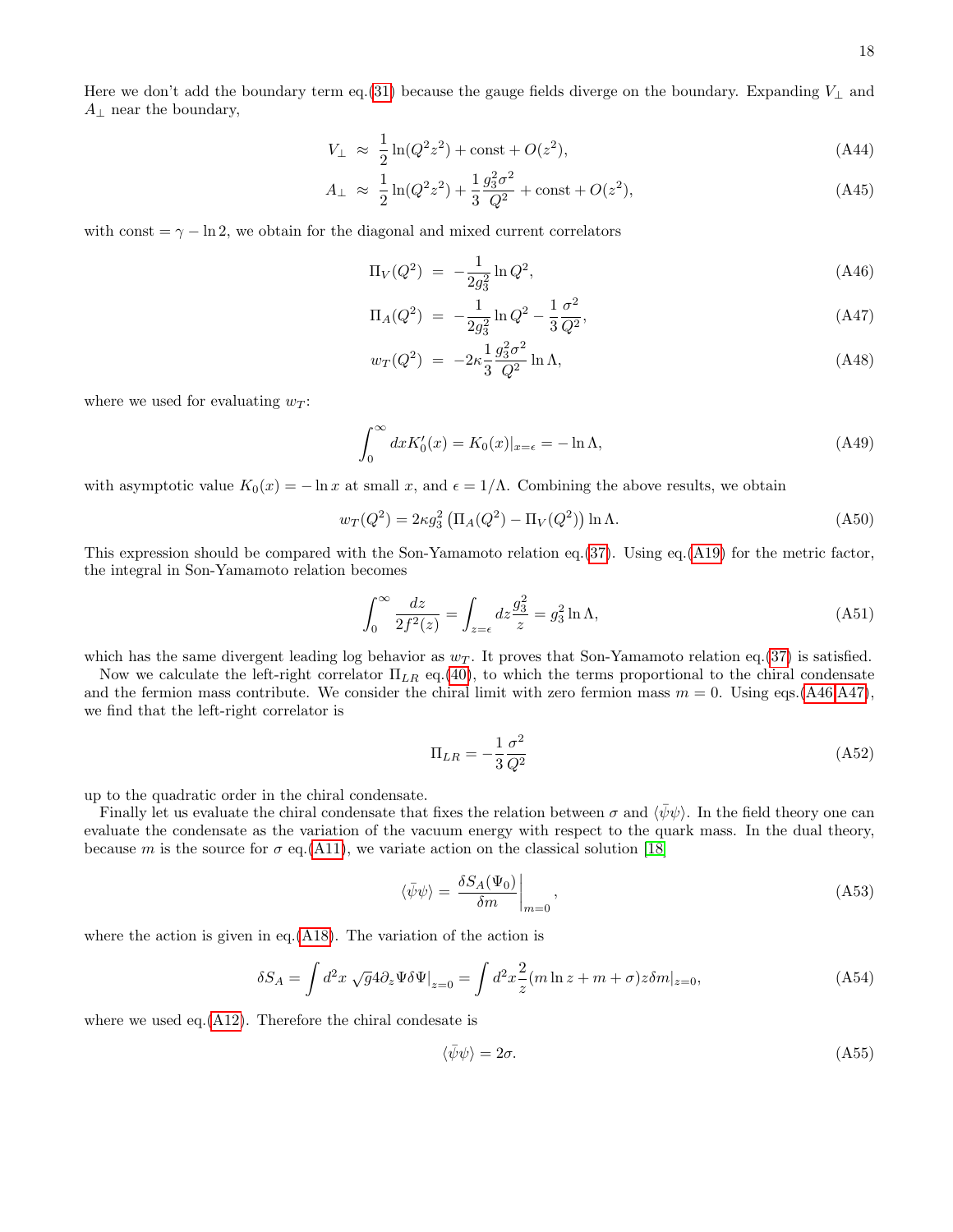## Appendix B: Numerical solution for the "cosh" and Sakai-Sugimoto models

In this appendix, we solve equations of motion numerically and show that Wronskian is independent on the radial coordinate in the regime of large momentum  $Q^2$  and at large radial coordinate z. As we showed in Appendix A, the 3D bulk solutions are divergent. Using the analog of  $(4 - \epsilon)$  dimensional regularization, we will work in the bulk  $(3 + \epsilon)$  dimensions and take the limit of small  $\epsilon$  at the end. Let us start with the equations of motion:

$$
\partial_z(f^2(z)\partial_z A_\mu) - \frac{Q^2}{g^2} A_\mu + 2\kappa \varepsilon_{\mu\nu} \partial_z V_\nu = 0,
$$
  

$$
\partial_z(f^2(z)\partial_z V_\mu) - \frac{Q^2}{g^2} V_\mu + 2\kappa \varepsilon_{\mu\nu} \partial_z A_\nu = 0,
$$
 (B1)

where  $\mu, \nu = 0, 1$ , since we work in the gauge  $A_z = V_z = 0$ . Again, we write down  $V_\mu$  and  $A_\mu$  fields through the mode and UV boundary functions  $V_{0\mu}$ ,  $A_{0\mu}$ :

$$
V_{\mu} = V(Q, z)V_{0\mu}(Q), A_{\mu} = A(Q, z)A_{0\mu}(Q).
$$
 (B2)

To simplify further computations we work in the reference frame where  $A_{00} = 0$ . It can be easily seen that the nontrivial solution can only be found in the case when  $V_{01} = 0$ ,  $A_{01} \neq 0$  and  $V_{00} \neq 0$ . It means

<span id="page-18-0"></span>
$$
V_{\mu}A^{\mu}\Big|_{z_0} = 0\tag{B3}
$$

that the gauge vectors V and A are perpendicular at the UV boundary. Of course, this condition does not hold in the bulk. Eq.[\(B3\)](#page-18-0) follows from the chiral algebra in  $1+1$ -dimensions where  $j_{\mu} = \varepsilon_{\mu\nu}j^{\nu}$  for each left and right components  $(j_0^L = -j_1^L, j_0^R = j_1^R)$ , and the bulk relation  $VA \sim L^2 - R^2$ . Using that only  $A_{01} \neq 0$  and  $V_{00} \neq 0$  are nonzero, we can write down explicitly system of differential equations for the mode functions  $A(Q, z)$  and  $V(Q, z)$ :

<span id="page-18-1"></span>
$$
\partial_z(f^2(z)\partial_z A) - \frac{Q^2}{g^2}A + 2\kappa r \partial_z V = 0,
$$
  
\n
$$
\partial_z(f^2(z)\partial_z V) - \frac{Q^2}{g^2}V + 2\kappa \frac{1}{r}\partial_z A = 0,
$$
\n(B4)

where we treat momentum  $Q^2$ ,  $\kappa$  and the ratio of sources  $r = V_{00}/A_{01}$  as parameters. We solve this system numerically with boundary conditions:

IR brane: 
$$
\partial_z V(Q, z) \Big|_{z=0} = 0
$$
,  $A(Q, 0) = 0$ , (B5)

UV brane: 
$$
V(Q, z_0) = 1
$$
,  $A(Q, z_0) = 1$ . (B6)

and  $z_0 = \infty$ . Further we justify that one can choose finite UV boundary values. To regulate the divergency we use  $(3 + \epsilon)$  dimensional regularization with  $(2 + \epsilon)$  spacial dimensions where  $\epsilon$  is small. The metric factors defined in eq. $(A19)$  are

<span id="page-18-2"></span>
$$
f^{2}(z) = \frac{1}{g_{3}^{2}} \frac{g_{\mu\mu}^{\epsilon/2}}{\sqrt{g_{zz}}}, \quad g^{2}(z) = g_{3}^{2} \frac{g_{\mu\mu}^{1-\epsilon/2}}{\sqrt{g_{zz}}},
$$
(B7)

where we omit factor of 2 and include it in redefining the other constant, and the squared of coupling has dimension of mass  $[g_3^2] = m$  in the 3-dimensional theory, for the metric factors  $[f^2] = [1/g^2] = L$  with L denotes the dimension of length. In  $(3 + \epsilon)$  dimensions the intergral defining the pion constant  $f_{\pi}$  and the susceptibility  $\chi$  (which are both dimensionless in 3D)

$$
\int_{-z_0}^{z_0} \frac{dz}{2f^2(z)}\tag{B8}
$$

becomes convergent (it will be clear in a concrete model). Let us estimate the Wronskian in the IR and see how the dimensional regularization works in this case. Using that  $\partial_z V = 0$  and  $A = 0$  around  $z = 0$ , the first equation in the system [\(B4\)](#page-18-1) reduces to

$$
\partial_z(f^2 \partial_z A) = 0,\tag{B9}
$$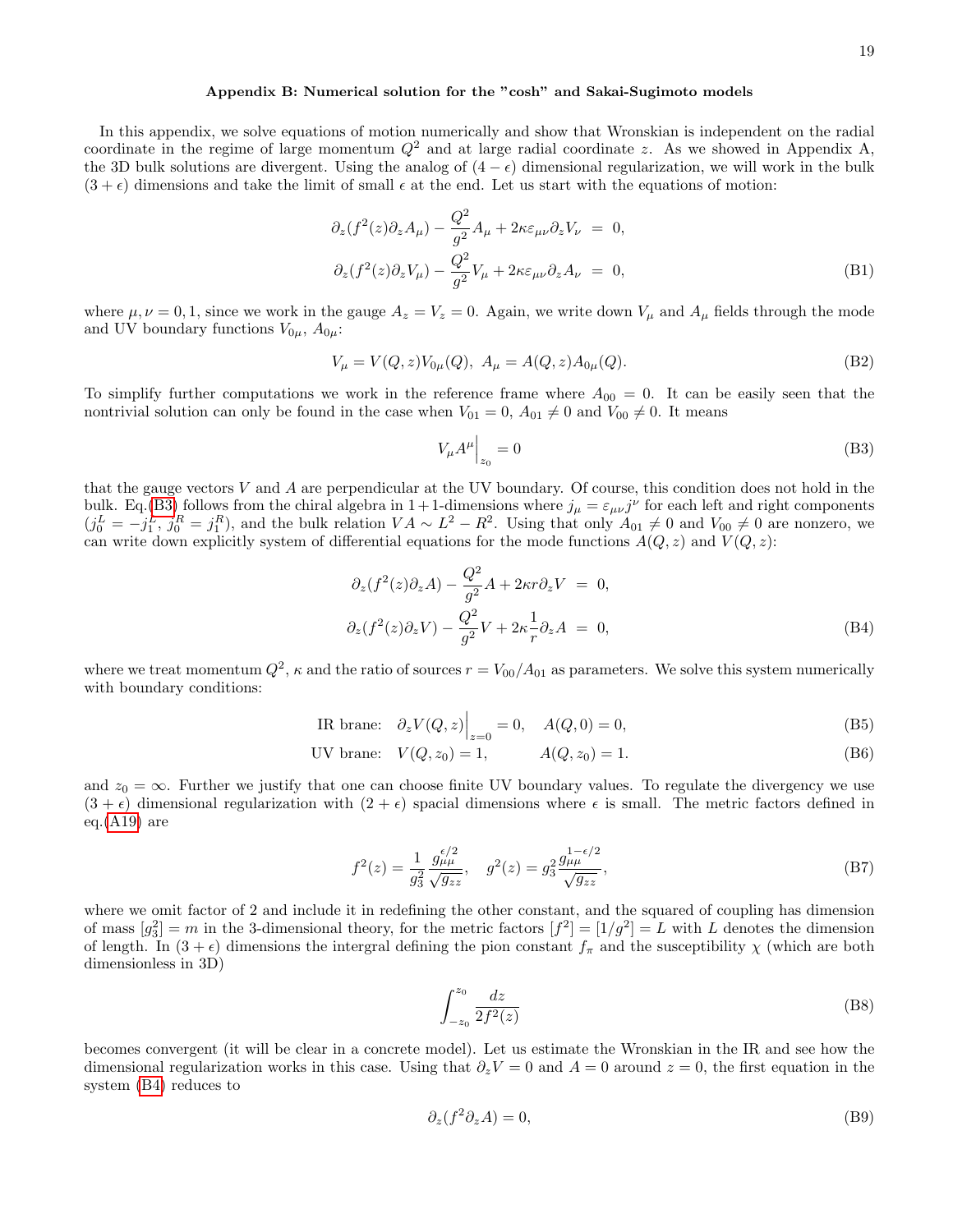with solution given by

$$
A(Q, z) = C \int_0^z \frac{dz}{f^2(z)}, \quad C = \left( \int_0^{z_0} \frac{dz}{f^2(z)} \right)^{-1}
$$
 (B10)

Using the IR boundary conditions in the second equation of [\(B4\)](#page-18-1), we have

$$
-\frac{Q^2}{g^2}V + 2\kappa \frac{1}{r}\partial_z A = 0,
$$
\n(B11)

Substituting solution for A, we find

$$
V(Q, z) = \frac{2\kappa C}{rQ^2} \frac{g^2(z)}{f^2(z)}.
$$
\n(B12)

Using these solutions, we get for the Wronskian around  $z = 0$ 

<span id="page-19-0"></span>
$$
W(Q^2, z) = f^2(VA' - AV') \to f^2VA' = \frac{2\kappa C^2}{r} \frac{1}{\Lambda^2 Q^2} \frac{g^2(z)}{f^2(z)},
$$
\n(B13)

where the  $z$  dependence is given by the metric factors eq. $(B7)$ 

$$
\frac{g^2(z)}{f^2(z)} = g_3^4 g_{\mu\mu}^{1-\epsilon}(z),\tag{B14}
$$

 $\Lambda$  is introduced to make z dimensionless (see further). We plot the Wronskian around  $z = 0$  eq.[\(B13\)](#page-19-0) in the "cosh" model with  $g^2/f^2 \sim (\cosh(z))^{2(1-\epsilon)}$  using different  $\epsilon$  Fig.[\(20\)](#page-3-0). Decrease in  $\epsilon$  leads to a flatter dependence for W. It is a desirable result.

In what follows we consider the "cosh" and Sakai-Sugimoto models [\[17,](#page-21-15) [19\]](#page-21-17), and perform there numerical calculations of system [\(B4\)](#page-18-1). Using eq.[\(B7\)](#page-18-2), we have for the "cosh" model in  $(3 + \epsilon)$  dimensions

$$
f(z) = \Lambda \frac{1}{g_3} (\cosh(z))^\delta,
$$
 (B15)

$$
g(z) = g_3(\cosh(z))^{1-\delta} \tag{B16}
$$

where  $\delta = \epsilon/2$  ( $\delta = 0$  corresponds to 3D and  $\delta = 1$  to 5D), and we add the energy scale  $\Lambda$  to make the radial coordinate z dimensionless.

We perform numerical calculations using "cosh" metric factors. We find diverging solutions in the 3D are regulated, i.e. become converging in the  $(3 + \epsilon)$ D Wronskian is a constant for the Maxwell case.

Using the "cosh" metric factors, we add the Chern-Simons term in  $(3 + \epsilon)D$  Fig.[\(3\)](#page-20-7). We find that due to the dimensional regularization the Wronskian developes a platou starting from some z. Also solutions for the gauge functions converge to a finite value in the UV asymptotics. Solutions for  $V(Q, z)$  and  $A(Q, z)$  do not change much when the Chern-Simons term is included (with Chern-Simons the difference between solutions becomes slightly larger in the IR). Increasing  $\kappa$  practically does not change the transition point at which  $W(Q, z)$  tends to a platou. We also don't see any crucial difference for the cases  $Q > Λ$  and  $Q < Λ$ .

With "cosh" metric factors, decreasing  $\epsilon$ , we find that the solutions  $V(Q, z)$  and  $A(Q, z)$  remain regular, which produce z-independent Wronskian starting from some z. We observe numerically that the limit of small  $\epsilon$  exists with regular solutions. Diverging solutions appear exactly in 3D. We suggest that the logarithmic divergence is an artefact of  $(2 + 1)$  dimensional theory and it can be regulated by the dimensional regularization.

We also examin numerical solutions in Sakai-Sugimoto model. Solutions in this model express similar behavior, although we found "cosh" model is more suitable for numerical investigation.

From eq.[\(B7\)](#page-18-2), we have for the Sakai-Sugimoto model in  $(3 + \epsilon)$  dimensions

$$
f(z) = \Lambda \frac{1}{g_3} (1 + z^2)^{1/6 + \delta},\tag{B17}
$$

$$
g(z) = g_3(1 + z^2)^{1/2 - \delta} \tag{B18}
$$

where  $\delta = \epsilon/6$  ( $\delta = 0$  is 3D and  $\delta = 1/3$  is 5D), and  $\Lambda$  is added to make z dimensionless.

Using Sakai-Sugimoto metric factors, we find solutions in the pure Maxwell theory. We see that the dimensionally regulated solutions converge to a finite value in the UV.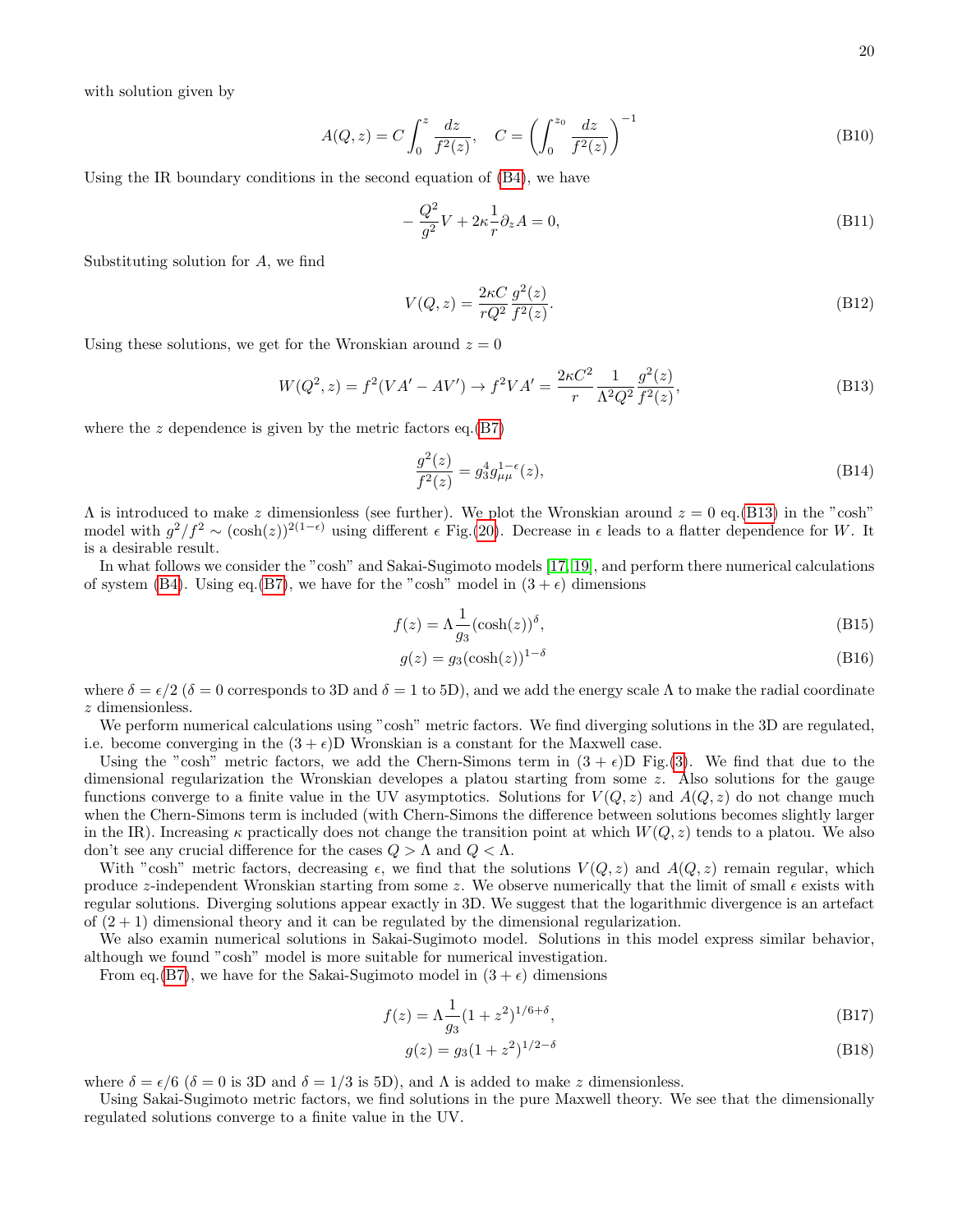

<span id="page-20-7"></span>FIG. 3: "Cosh" model in  $(3 + \epsilon)D$ . The Wronskian  $W(Q, z)$  (left panel) and gauge functions  $V(Q, z)$ ,  $A(Q, z)$  (right panel) in the Maxwell-Chern-Simons theory. Parameters are  $Q = 5$ ,  $\Lambda = 10$ ,  $2\kappa = 1$ ,  $r = 10$ ,  $\delta = 0.1$ .



<span id="page-20-8"></span>FIG. 4: Sakai-Sugimoto model in  $(3 + \epsilon)D$ . The Wronskian  $W(Q, z)$  (left panel) and gauge functions  $V(Q, z)$ ,  $A(Q, z)$  (right panel) in the Maxwell-Chern-Simons theory. Parameters are  $Q = 5$ ,  $\Lambda = 10$ ,  $2\kappa = 1$ ,  $r = 5$ ,  $\delta = 0.1$ .

With Sakai-Sugimoto metric factors, Wronskian (left panel) and solutions (right panel) in the Maxwell-Chern-Simons theory are displayed in Fig.[\(4\)](#page-20-8) in  $(3+\epsilon)D$ . The dimensionally regulated case in Fig.(4) show that the Wronskian tends to a platou and solutions are regular in the UV. Decreasing  $\epsilon$  we find that this trend remains, that suggests that the limit  $\epsilon = 0$  exists.

Our numerical data justify the assumption that the Wronskian is independent of the radial coordinate for  $z \gg 1$ . We find that adding the Chern-Simons term does not solve the problem of logarithmically diverging solutions. We used the dimensional regularization in  $(3 + \epsilon)D$  with small  $\epsilon$  in order to regulate the gauge functions  $V(Q, z)$  and  $A(Q, z)$  which produce constant behavior for the Wronskian  $W(Q)$ . It also justifies the use of the finite UV boundary conditions for  $V(Q, z)$  and  $A(Q, z)$ .

- <span id="page-20-4"></span>[5] A. Vainshtein, "Perturbative and nonperturbative renormalization of anomalous quark triangles", Phys. Lett. B 569, 187 (2003), [arXiv:0212231[hep-ph]].
- <span id="page-20-5"></span>[6] B. L. Ioffe, A. V. Smilga, "Nucleon magnetic moments and magnetic properties of vacuum in QCD", Nucl. Phys. B 232, 109 (1984).
- <span id="page-20-6"></span>[7] K. Skenderis, "Lecture Notes on Holographic Renormalization", Class. Quant. Grav. 19, 5849 (2002), [arXiv:0209067[hepph]]; S. de Haro, K. Skenderis, S. N. Solodukhin, "Holographic Reconstruction of Spacetime and Renormalization in the

<span id="page-20-0"></span><sup>[1]</sup> D. T. Son, N. Yamamoto, "Holography and Anomaly Matching for Resonances", [\[arXiv:1010.0718\[](http://arxiv.org/abs/1010.0718)hep-th]].

<span id="page-20-1"></span><sup>[2]</sup> H.-U. Yee, I. Zahed, "Holographic two dimensional QCD and Chern-Simons term", JHEP 1107:033, 2011, [\[arXiv:1103.6286\]](http://arxiv.org/abs/1103.6286).

<span id="page-20-2"></span><sup>[3]</sup> K. Jensen, "Chiral anomalies and AdS/CMT in two dimensions," JHEP 1101, 109 (2011) doi:10.1007/JHEP01(2011)109 [\[arXiv:1012.4831](http://arxiv.org/abs/1012.4831) [hep-th]].

<span id="page-20-3"></span><sup>[4]</sup> A. R. Zhitnitsky, "On Chiral Symmetry Breaking in QCD in Two-dimensions ( $N_c \rightarrow$  Infinity)," Phys. Lett. B 165, 405 (1985) [Sov. J. Nucl. Phys. 43, 999 (1986)] [Yad. Fiz. 43, 1553 (1986)].